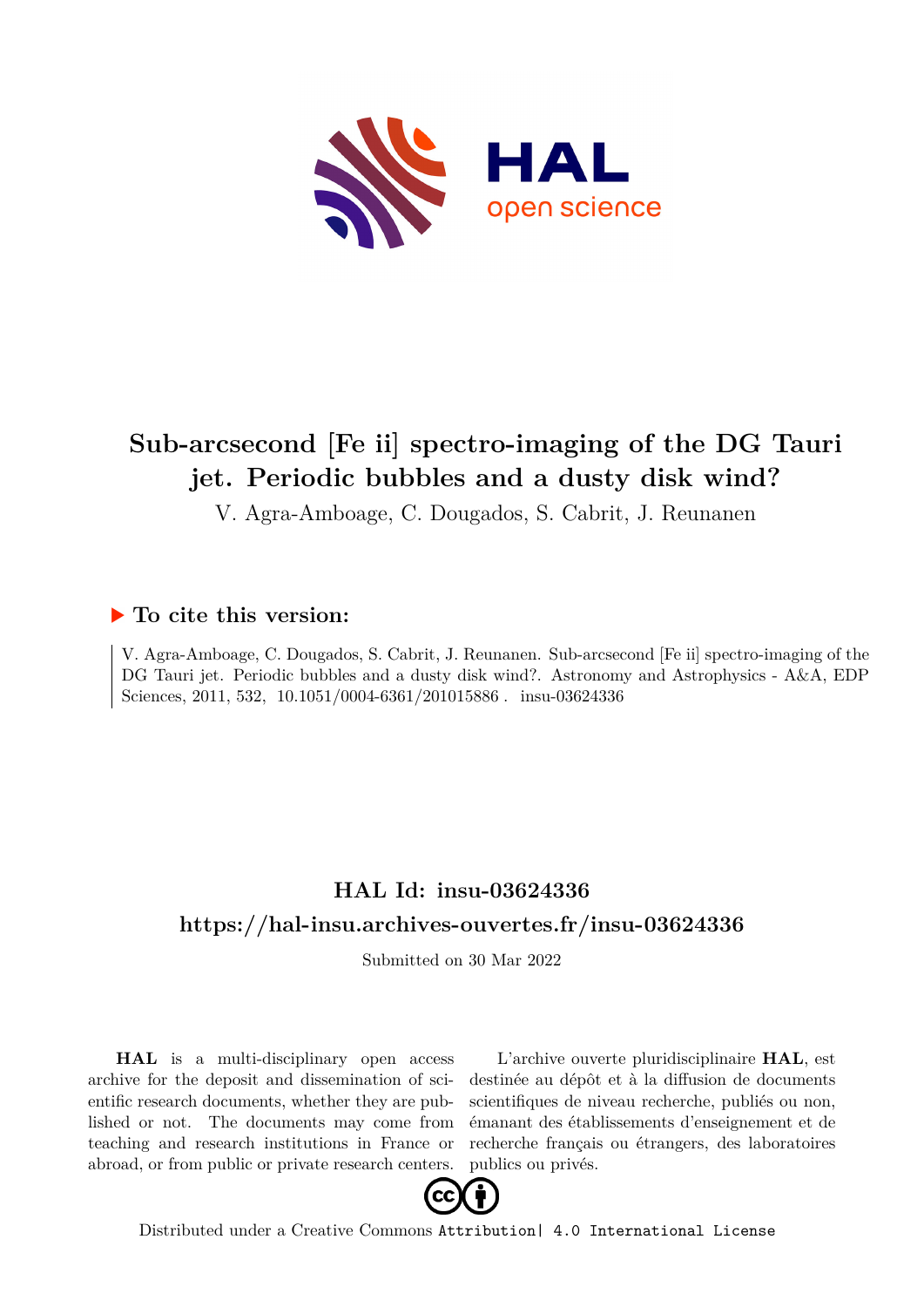### **Sub-arcsecond [Fe II] spectro-imaging of the DG Tauri jet**

### **Periodic bubbles and a dusty disk wind?**

V. Agra-Amboage<sup>1</sup>, C. Dougados<sup>1</sup>, S. Cabrit<sup>2</sup>, and J. Reunanen<sup>3</sup>

<sup>2</sup> LERMA, Observatoire de Paris, UMR 8112 du CNRS, 61 avenue de l'Observatoire, 75014 Paris, France

e-mail: sylvie.cabrit@obspm.fr <sup>3</sup> Tuorla Observatory, Department of Physics and Astronomy, University of Turku, Vaisalantie 20, 21500 Piikkio, Finland

Received 7 October 2010 / Accepted 3 May 2011

#### **ABSTRACT**

Context. The origin of protostellar jets as well as their impact on the regulation of angular momentum and the inner disk physics are still crucial open questions in star formation.

Aims. We aim to test the different proposed ejection processes in T Tauri stars through high-angular resolution observations of forbidden-line emission from the inner DG Tauri microjet.

Methods. We present spectro-imaging observations of the DG Tauri jet obtained with SINFONI/VLT in the lines of [Fe  $\text{II}/\text{11.64}$   $\mu$ m, 1.53  $\mu$ m with 0. 15 angular resolution and *R* = 3000 spectral resolution. We analyze the morphology and kinematics, derive electronic densities and mass-flux rates and discuss the implications for proposed jet launching models.

Results. (1) We observe an onion-like velocity structure in [Fe  $\pi$ ] in the blueshifted jet, similar to that observed in optical lines. Highvelocity (HV) gas at ~-200 km s<sup>-1</sup> is collimated inside a half-opening angle of 4° and medium-velocity (MV) gas at ~-100 km s<sup>-1</sup> in a cone with an half-opening angle 14°(2) Two new axial jet knots are detected in the blue jet, as well as a more distant bubble with corresponding counter-bubble. The periodic knot ejection timescale is revised downward to 2.5 yrs. (3) The redshifted jet is detected only beyond 0.77 from the star, yielding revised constraints on the disk surface density. (4) From comparison to [O I] data we infer iron depletion of a factor 3 at high velocities and a factor 10 at speeds below –100 km s<sup>−1</sup>. (5) The mass-fluxes in each of the medium and high-velocity components of the blueshifted lobe are ≃1.6 ± 0.8 × 10<sup>-8</sup>  $M_{\odot}$  yr<sup>-1</sup>, representing 0.02–0.2 of the disk accretion rate. Conclusions. The medium-velocity conical [Fe II] flow in the DG Tau jet is too fast and too narrow to trace photo-evaporated matter from the disk atmosphere. Both its kinematics and collimation cannot be reproduced by the X-wind, nor can the "conical magnetospheric wind". The level of Fe gas phase depletion in the DG Tau medium-velocity component also rules out a stellar wind and a cocoon ejected sideways from the high-velocity beam. A quasi-steady centrifugal MHD disk wind ejected over 0.25−1.5 AU and/or episodic magnetic tower cavities launched from the disk appear as the most plausible origins for the [Fe II] medium velocity component in the DG Tau jet. The same disk wind model can also account for the properties of the high-velocity [Fe II] flow, although alternative origins in magnetospheric and/or stellar winds cannot be excluded for this component.

**Key words.** stars: pre-main sequence – stars: individual: DG Tau – ISM: jets and outflows – ISM: individual objects: HH158 – techniques: imaging spectroscopy – techniques: high angular resolution

#### **1. Introduction**

The physical mechanism by which mass is ejected from accreting young stars and is collimated into jets and the role that these jets play in solving the angular momentum problem of star formation remain fundamental open questions. It is now widely accepted that the action of magnetic fields is required to explain the efficient jet collimation and acceleration (Cabrit 2007a). However, several MHD ejection sites may operate in parallel: the stellar surface, reconnection points in the stellar magnetosphere, the inner disk edge or a broader range of disk radii, and their relative contribution to the jet remains subject to debate (see e.g. Ferreira et al. 2006; Edwards 2009, and references therein for a recent review).

Distinguishing between these scenarii is crucial not only for understanding the role of jets in star formation, but also for planetary formation and disk evolution. For example, the equipartition magnetic field required to launch a powerful MHD disk wind could affect planetary migration (Terquem 2003) and would speed up the accretion flow inside the launch zone, lowering the disk surface density by several orders of magnitude compared to a standard viscous disk model (Combet & Ferreira 2008).

Strong observational constraints on the jet driving mechanism in young stars come from studies of extended fordidden line emission in "microjets" from young low-mass ( $\leq 2$  *M*<sub> $\odot$ </sub>) T Tauri stars (TTS). Their proximity and lack of obscuring envelope give access to inner jet regions within 20−200 AU where the flow structure has, hopefully, not yet been significantly perturbed by interaction with the ambient medium. In addition, the optically thin forbidden lines provide powerful tracers of jet density and excitation. In particular, a wealth of data on jet widths, kinematics, and density and ionization structure has been obtained over the last 10 years in the optical range, thanks to the subarcsecond resolution provided by adaptive optics on the ground and HST/STIS (see the review by Ray et al. 2007, and references therein). Confronting proposed ejection models with these data, Ferreira et al. (2006) proposed that centrifugal disk winds

<sup>&</sup>lt;sup>1</sup> UJF-Grenoble 1/CNRS-INSU, Institut de Planétologie et d'Astrophysique de Grenoble (IPAG) UMR 5274, 38041 Grenoble, France e-mail: vaa@fe.up.pt; catherine.dougados@obs.ujf-grenoble.fr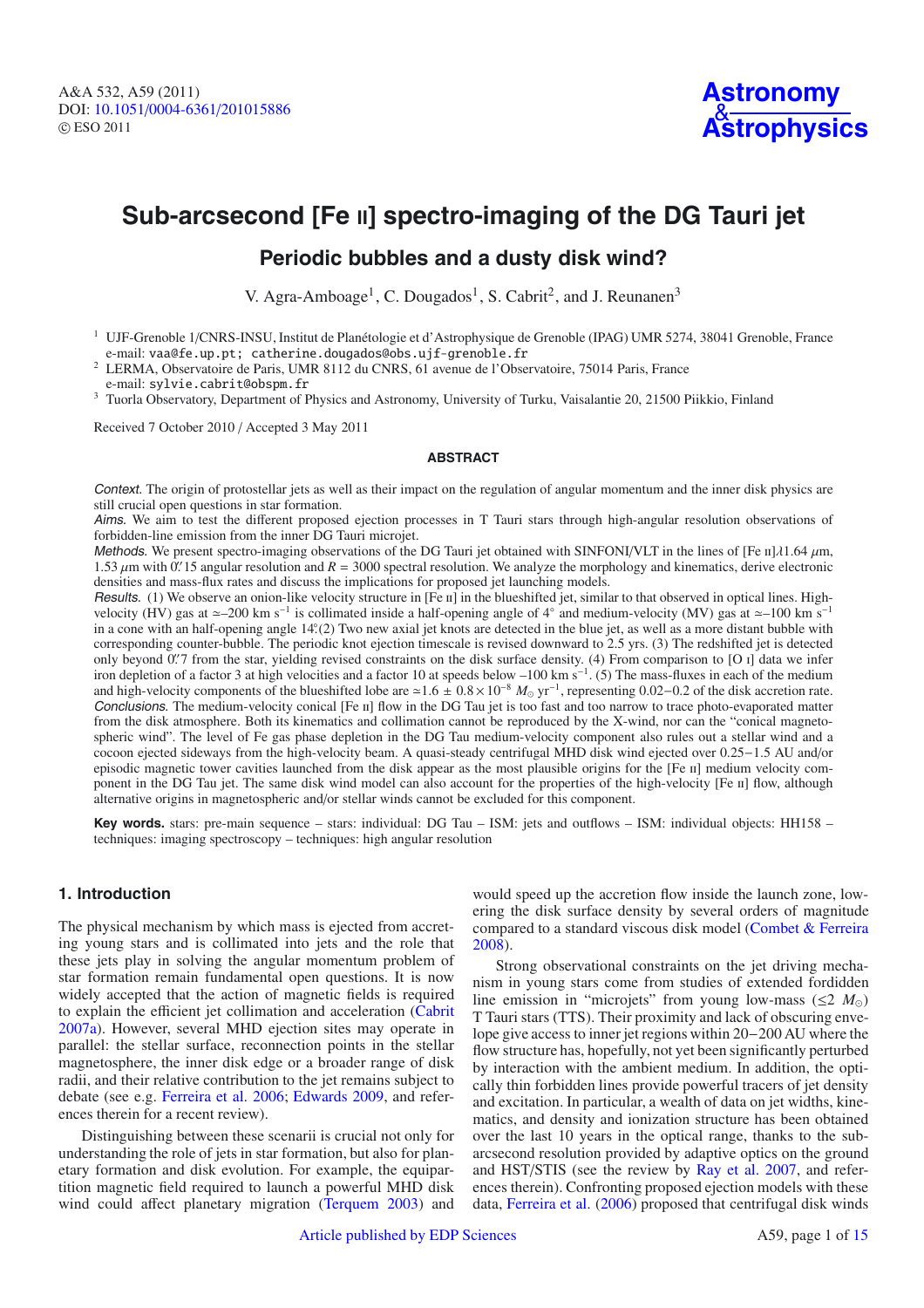appear the most promising to reproduce simultaneously all forbidden line jet observations, and that these disk winds could confine the hot inner stellar/magnetospheric winds inferred, e.g., from He I line profiles (Kwan et al. 2007).

Support for an extended MHD disk wind is most evident in the bright and well-studied jet HH 158 from the actively accreting T Tauri star DG Tauri (Mundt & Fried 1983). An onion-like structure is observed within 500 AU of the star in optical forbidden emission lines, with faster gas nested inside slower material (Lavalley-Fouquet et al. 2000; Bacciotti et al. 2000). This behavior is naturally expected if the wind is launched from a broad range of disk radii. Furthermore, the slowest jet material at  $V_r$   $\simeq$  30−60 km s<sup>-1</sup> exhibits velocity shifts between the two sides of the jet (Bacciotti et al. 2000; Coffey et al. 2007) in the same sense as the rotation of the DG Tau disk (Testi et al. 2002). These transverse shifts excellently agree with predicted rotation signatures for a steady-state MHD disk wind launched out to about 3 AU (Anderson et al. 2003; Pesenti et al. 2004; Ferreira et al. 2006). A velocity shift in the same sense is seen across faster jet material at  $-200$  km s<sup>-1</sup> suggesting (if caused by rotation) ejection from smaller disk radii of ≃0.2−0.5 AU (Coffey et al. 2007).

However, rotation signatures alone are insufficient to firmly establish a disk wind origin for the DG Tau jet, because velocity shifts might be contaminated by other effects, such as jet precession or non- axisymmetric shocks (Cerqueira et al. 2006; Soker 2005). Alternative explanations for the broader, slow component in forbidden lines could be, e.g., a cocoon of gas ejected sideways from the central fast jet beam or ambient swept-up gas. To further test these alternatives, more information is needed such as the full flow morphology in 2D, accurate mass-fluxes, and dust content.

Another open question is whether the fast and slow material seen in forbidden lines in the DG Tauri jet share a similar origin or if they trace two distinct ejection sites and ejection mechanisms. A dual origin in a magnetospheric wind and a disk wind was proposed by Pyo et al. (2003) for the emission in [Fe II] from long-slit observations at high spectral resolution (30 km s−1) based on the double-peaked profile with a highvelocity component at about  $-200$  km s<sup>-1</sup> and a low-velocity component at about  $-100 \text{ km s}^{-1}$ , of relative strength varying along the jet. In contrast, a single disk wind where the ionization fraction varies continuously from inner to outer streamlines would predict a smooth single-peaked profile, as shown in Fig. 2 of Pesenti et al. (2004). However, the ionization distribution in the disk wind has a crucial effect on the line profile shape, with, e.g., the peak shifting from high to low velocity depending on whether ionization decreases or increases outward (Pesenti et al. 2004). Therefore, double-peaked profiles could in principle be produced in a single disk wind if ionization conditions are highly inhomogenous between inner and outer streamlines, e.g. because of localized shocks. To better constrain the respective origins of the two velocity components noted in [Fe  $\text{II}$ ] by Pyo et al. (2003), additional constraints are again needed.

In this paper, we present spectro-imaging of the DG Tau jet in the  $H$ -band that provide the first images of this jet in [Fe  $\text{II}$ ] at  $\approx$ 0.'' 15 resolution over a full field of view of  $\pm$ 1.'' 5 from the star. This enables us to clarify the morphology and opening angles of the two [Fe ii] velocity components identified by Pyo et al. (2003) in long-slit spectroscopy. We also identify new knots and bubble features in both the jet and counterjet, and derive the electronic density distribution along the jet, using the  $[Fe \, \text{II}]$ 1.53  $\mu$ m/1.64  $\mu$ m ratio. The observations and data reduction are presented in Sect. 2, and our results in terms of morphology,

A59, page 2 of 15

kinematics, collimation, red/blue asymmetry, disk occultation, and jet densities are presented in Sect. 3. In Sect. 4 we use these results to revise the timescale for knot formation in the DG Tau jet, measure iron depletion in the two velocity components identified by Pyo et al. (2003) and estimate their mass-flux and ejection to accretion ratio. These results are compared to proposed ejection processes in T Tauri stars, in particular the Xwind model (Shang et al. 1998) and the extended MHD disk wind model invoked to fit the rotation signatures in DG Tau (Pesenti et al. 2004). Our conclusions are summarized in Sect. 5.

#### **2. Observations and data reduction**

Spectro-imaging observations of the DG Tau microjet in the *H*- and *K*-bands were conducted on 2005 October 15 at the Very Large Telescope (VLT) with the integral field spectrograph SINFONI combined with an adaptive optics (AO) module (Eisenhauer et al. 2003; Bonnet et al. 2004). We used a spatial sampling of  $0.05 \times 0.01$ , with the smallest spaxel dimension aligned at PA =  $315^\circ$ , i.e. in the direction transverse to the jet axis, denoted *x*-axis in the following. This provided a total field of view of about  $3'' \times 3''$ . The spectral resolution was  $\Delta\lambda/\lambda \sim 3000$  in the *H*-band and  $\Delta\lambda/\lambda \sim 4000$  in the *K*-band, with a spectral sampling of 35 km s<sup>-1</sup>/pixel and 34 km s<sup>-1</sup>/pixel in *H* and *K* respectively. In the *H*-band, individual short exposures of 15 s were coadded to build a final datacube with total integration time of  $2 \times 270$  s on the object and 270 s on the sky. Thanks to AO correction, the effective spatial resolution achieved is ~0.15" *FWHM* in the PSF core (estimated from the reconstructed continuum image).

The data reduction process is common to the two spectral bands. Data reduction steps were carried out with the SINFONI pipeline. Datacubes were corrected for bad pixels, dark, flatfield, geometric distortions on the detector, and sky background. The combined datacube was resampled to a 50 mas  $\times$  50 mas square spatial grid. A raw wavelength calibration based on daytime arclamp exposures is performed by the pipeline. However, the accuracy of this calibration (on the order of 50 km s<sup>-1</sup>) is insufficient for our kinematical jet studies. For the [Fe  $\text{II}$ ] 1.64  $\mu$ m line, we improved this wavelength calibration locally using the bright OH sky emission line at  $\lambda$ 1.6692  $\mu$ m to obtain a 2D wavelength solution over our whole field of view. We estimate a final calibration error in velocity of 10 km s−<sup>1</sup> rms in this line. The wavelength scale was converted into the stellar rest frame velocity scale. Unfortunately, for the [Fe  $\text{II}/\lambda1.53 \mu\text{m}$ line, nearby OH lines have a signal-to-noise ratio that is too low to improve wavelength calibration. Therefore, only velocityintegrated 1.53  $\mu$ m line fluxes are used in the analysis. The data were flux-calibrated on the A2V standard star HIP 26686 in the *H*-band. We estimate an error in the flux calibration of 5%. Correction for telluric absorption lines was performed together with our continuum subtraction routine (see below). To correct for differential atmospheric diffraction and ensure proper registering, the final datacube for each line of interest is spatially recentered on the centroid position of the local continuum.

The bright stellar spectrum is strong over most of the field of view. In particular, a strong photospheric line is located under the [Fe II] 1.64  $\mu$ m transition. To better retrieve the intrinsic [Fe II] jet emission profile, especially close to the central source, we performed a specific continuum subtraction, illustrated in the bottom row of Fig. 1. We selected a high signal-to-noise reference photospheric spectrum free of jet emission in the SINFONI field of view (at  $\Delta x = 0.054''$ ,  $\Delta y = -0.003''$ ). This reference spectrum was then scaled down to fit the local continuum level and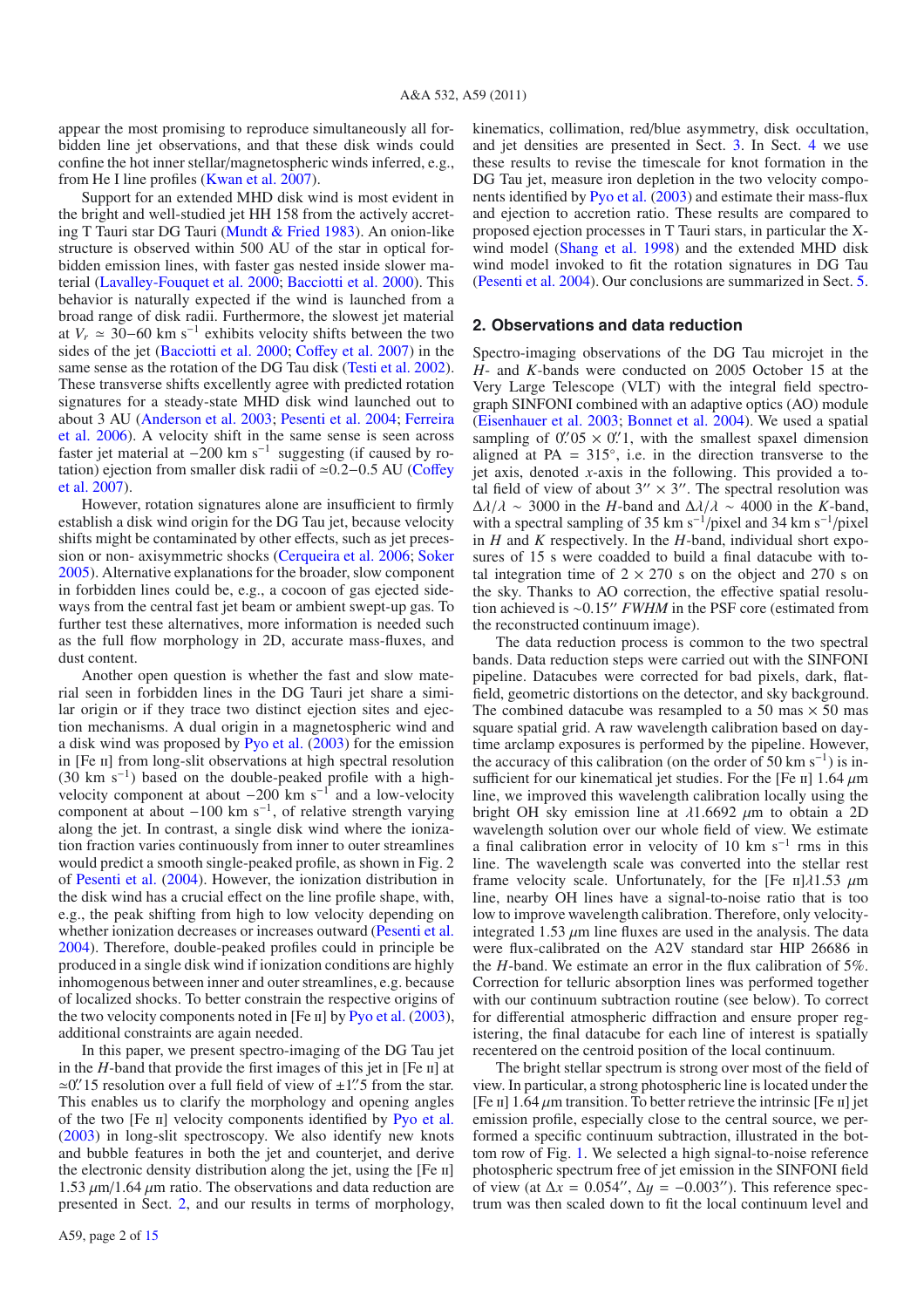

**[Fig. 1.](http://dexter.edpsciences.org/applet.php?DOI=10.1051/0004-6361/201015886&pdf_id=1)** Illustration of the continuum substraction methods, close to the star (*bottom row*) and far from the star (*top row*), for the [Fe II] 1.64  $\mu$ m (*left panels*) and the H<sub>2</sub> 2.12  $\mu$ m line (*right panels*). The raw spectra are plotted in thick lines and the fitted continua in thin lines. See text for details. The analysis and discussion of  $H_2$  2.12  $\mu$ m lines will be presented in a separate paper.

was subtracted out from the current spectrum. The high quality of this continuum-fitting procedure can be seen in the bottom row of Fig. 1. It allows us to retrieve the extended jet emission features down to 0.'2 from the star. Furthermore, the residual emission line profile is not only free of photospheric absorption lines but also of telluric features against the continuum, because the depth of telluric absorption scales in proportion to the local flux level<sup>1</sup>. Farther from the star, where the line-to-continuum ratio becomes high, this procedure only provides a partial correction for telluric absorption. However, the telluric absorption depth is less than  $7\%$  locally around the [Fe  $\text{II}$ ] lines of interest, therefore the error in the emission-line flux is comparable to the flux-calibration uncertainties. At distant positions, where the signal to noise in the stellar continuum is too low for proper continuum scaling, a simple linear baseline is fitted to the local continuum around the line and subtracted (top row in Fig. 1). At each position, we also estimate a spectral noise from the standard deviation of the residual (continuum-subtracted) spectrum on either side of the line. The same continuum subtraction procedures were applied to the  $H_2$  2.12  $\mu$ m line in the *K*-band. The results in H<sub>2</sub> will be presented in a separate paper.

#### **3. Results**

The present *H*-band SINFONI data provide the first observations on sub-arcsecond scales of the 2D spatio-kinematic structure of [Fe II] emission in the DG Tau jet. Below, we present in turn several new results obtained from our data:

- **–** the [Fe ii] jet morphology and collimation in various velocity intervals;
- **–** the kinematic structure and variability of [Fe ii] emission, compared to earlier observations in [Fe ii] and optical lines; **–** the red/blue asymmetry and constraints on the occulting
- disk;

**–** the electronic density distribution derived from the [Fe ii] 1.53  $\mu$ m/1.64  $\mu$ m ratio.

#### 3.1. 2D morphology in [Fe ii]

We show in the top row of Fig. 2 the raw continuum-subtracted [Fe ii] channel maps reconstructed from our datacube. The emission in each jet lobe was separated in two velocity ranges, chosen to correspond best to the two kinematical components at  $-200$  km s<sup>-1</sup> and  $-100$  km s<sup>-1</sup> spectrally identified by Pyo et al. (2003) in their 2001 [Fe ii] long-slit spectrum along the iet axis<sup>2</sup>. The velocity intervals are the following: high-velocity blueshifted (HVB) =  $[-300, -160]$  km s<sup>-1</sup>, medium-velocity blueshifted (MVB) =  $[-160, -50]$  km s<sup>-1</sup>, medium-velocity redshifted (MVR) =  $[-50, 120]$  km s<sup>-1</sup>, high-velocity redshifted (HVR) =  $[120, 260]$  km s<sup>-1</sup>. Because of our moderate velocity resolution and the lower velocities in the redshifted jet, we extended the MVR channel map to  $-50$  km s<sup>-1</sup>. The HV channel map shows the sum of the HVB and HVR intervals. The MV channel map shows the sum of MVB and MVR. The blueshifted lobe is at  $\Delta y < 0$  in Fig. 2.

The bottom row of Fig. 2 shows the channel maps after deconvolution by a continuum image reconstructed from the same datacube, which provides a good estimate of the pointspread function. We used the LUCY algorithm implemented in the IRAF/STSDAS V3.8 with 40 iterations. We checked that the derived jet morphology (in particular the jet widths) did not change significantly with further iterations. The right-hand panel of Fig. 2 presents a color superposition of the deconvolved HV and MV channels to facilitate comparison between them and to highlight faint emission features.

The deconvolved channel maps reveal several important new features:

- (1) the blueshifted  $[Fe \,\textsc{ii}]$  jet shows a clear increase in collimation at higher flow velocities, with the HVB emission nested inside the MVB emission. This onion-like velocity structure was previously noted in optical lines (Lavalley-Fouquet et al. 2000; Bacciotti et al. 2000), but the unique combination of high resolution and wide transverse coverage provided by SINFONI shows it more clearly. In particular, it confirms the striking conical shape of the MVB emission, which was partly truncated in the narrower HST/STIS channel maps covering  $\pm 0$ . 2 from the jet axis (Bacciotti et al. 2000);
- (2) the blueshifted jet contains several knots and bubble-like structures: Two knots are present, one at  $-0$ . 37 ± 0.03" and one at  $-1$ .  $2 \pm 0.05$ . The latter is followed by a faint limbbrightened bubble, partly truncated by our field of view, which reaches a maximum width  $\approx 0$ . 5 around  $d \approx -1$ . 4 (see right panel in Fig. 2);
- (3) the counterjet emission is dominated by a striking limbbrightened circular bubble centered around  $\simeq +1$ . The deconvolved MVR emission is slightly broader and more pointed away from the star than the HVR. No counterjet is detected within 0.'7 from the star. This effect is probably caused by disk occultation (Lavalley et al. 1997; Pyo et al. 2003) and provides interesting constraints on the disk surface density structure in DG Tau (see Sect. 3.4).

<sup>&</sup>lt;sup>1</sup> Our photospheric subtraction procedure would also subtract any *unresolved* [Fe II] feature centered *on* the star. However, no such compact component appears to be present in previous high-resolution [Fe II] spectra (Pyo et al. 2003).

<sup>2</sup> We will use here the notation MV (medium-velocity) rather than LV for the component at  $\simeq$ -100 km s<sup>-1</sup> in Pyo et al. (2003) to be more consistent with the velocity intervals defined in the HST channel maps of Bacciotti et al. (2000); we restrict the use of LV to the component at velocities lower than –50 km s<sup> $-1$ </sup>, seen in optical lines.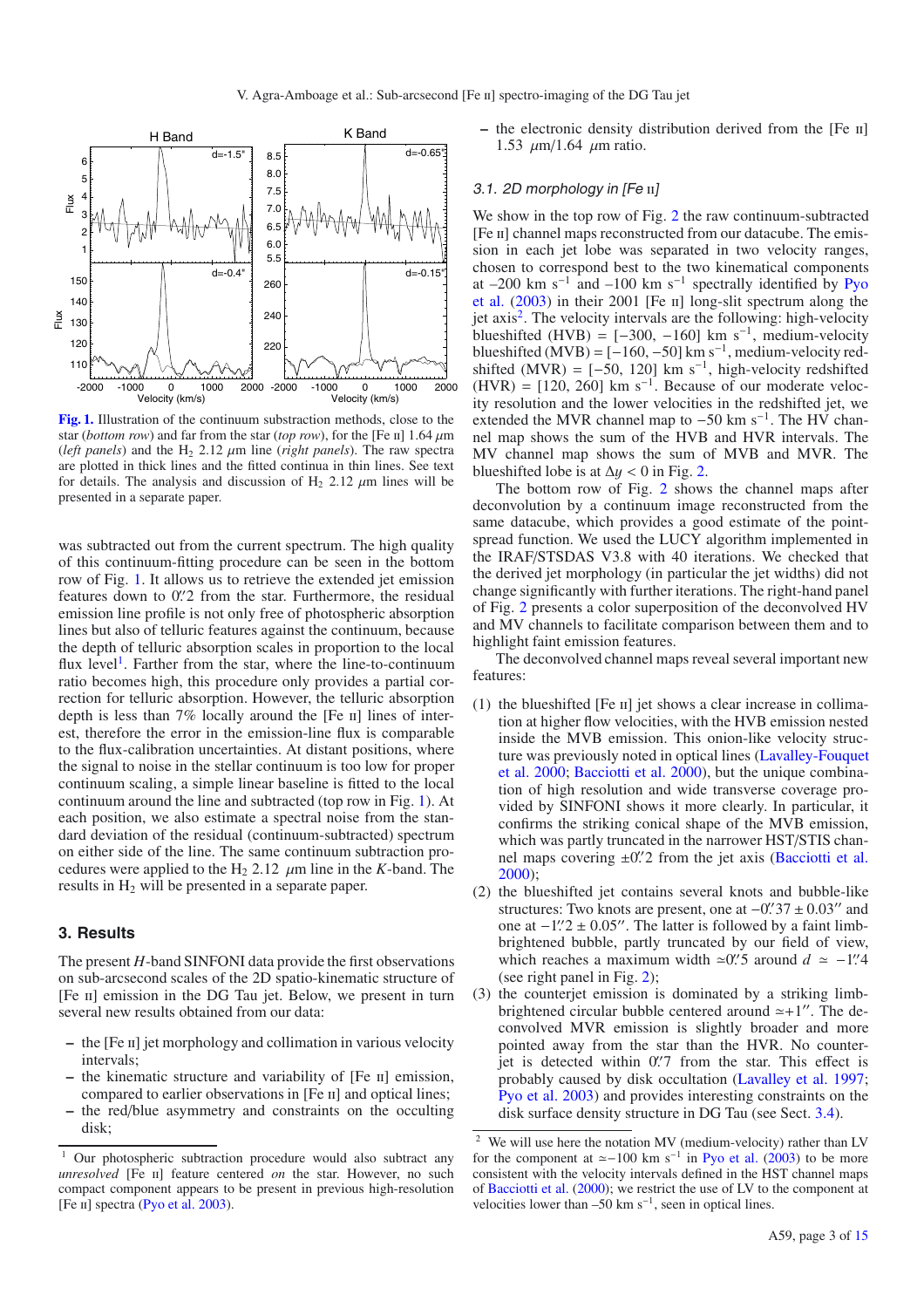

**[Fig. 2.](http://dexter.edpsciences.org/applet.php?DOI=10.1051/0004-6361/201015886&pdf_id=2)** *Left*: continuum-subtracted [Fe  $\pi$ ] 1.64  $\mu$ m channel maps of the DG Tau jet before (*top panels*) and after (*bottom panels*) deconvolution by the continuum image. The HV channel maps are integrated over the velocity intervals [–300, –160] km s−<sup>1</sup> (HVB) and [+120,+260] km s−<sup>1</sup> (HVR); the MV channel map over  $[-160, -50]$  km s<sup>-1</sup> (MVB) and  $[-50, +120]$  km s<sup>-1</sup> (MVR). The blueshifted lobe is at  $\Delta y < 0$ . The pixel scale is 0.  $0.95$ . A cross denotes the centroid of the continuum emission (shown as an insert in the top left panel). Contours start at  $3\sigma$  and increase by factors of  $\sqrt{2}$  (lowest contours are 2.0 and  $1.8 \times 10^{-18}$  W m<sup>-2</sup> arcsec<sup>-2</sup> in the raw HV and MV maps respectively). The solid red lines in the deconvolved maps show the opening angle measured in each component. *Right*: superposition of the deconvolved HV (background color image) and MV (yellow contours) channel maps. The stellar continuum is shown in red contours. The white cross locates the continuum centroid.

#### 3.2. Collimation, opening angle, and upper limits on launch radii

We plot in the left panel of Fig. 3 the jet *FWHM* derived from Gaussian fitting of the transverse intensity profiles in the deconvolved channel maps of Fig. 2. The broader width of the MV channels compared to the HV is clearly visible at all distances. In addition, a widening of the blue jet is seen beyond  $1''$ , corresponding to the faint bubble feature at the end of this lobe. The width there is comparable to the bubble feature in the redshifted lobe.

To estimate intrinsic jet widths and opening angles, we focused on the inner 0.'8 (110 AU) section of the blueshifted lobe, which is least affected by bubble structures. We corrected the measured *FWHM* for the effective PSF width  $(FWHM<sub>0</sub>)$ in the deconvolved channel maps with the formula  $(2R_{jet})^2$  =  $FWHM^2 - FWHM_0^2$ . The effective angular resolution reached in the deconvolved maps cannot be measured precisely because no unresolved point source is present in our (continuum-subtracted) line maps. Therefore we considered a range of possible *FWHM*<sup>0</sup> between 0. 05 (pixel scale) and 0. 08 (smallest jet width measured). We plot in the right panel of Fig. 3 the PSF-corrected jet radii (in AU) in the HVB and MVB channels as a function of distance as well as linear fits to these data points.

We find that the medium-velocity blueshifted (MVB) emission has a conical shape with a roughly constant half opening angle of 14◦. The high-velocity blueshifted emission (HVB) keeps a narrow radius (5−10 AU) with a half opening angle of 4◦ until 0.8" from the star. The derived opening angles are upper limits because we did not correct for inclination effects. *If these cones traced actual streamlines*, an extrapolation back to the origin would suggest that the HVB component in DG Tau originates in a disk radius <4 AU and the MVB in a disk radius <1 AU. This is compatible with the maximum launch radii of 0.5 AU and 2–3 AU derived from tentative jet rotation signatures at projected flow speeds of –200 km s<sup>-1</sup> and  $\simeq$ –50 km s<sup>-1</sup> respectively (Coffey et al. 2007; Bacciotti 2002; Pesenti et al. 2004). However, it is likely that emission maps in constant velocity bins do not trace actual streamlines especially at low flow velocities. Indeed, outer streamlines are expected to reach their terminal velocities on spatial scales ≃50−100 AU. As a consequence, jet emission radii measured on the MVB channel maps likely underestimate true streamline radii close to the source.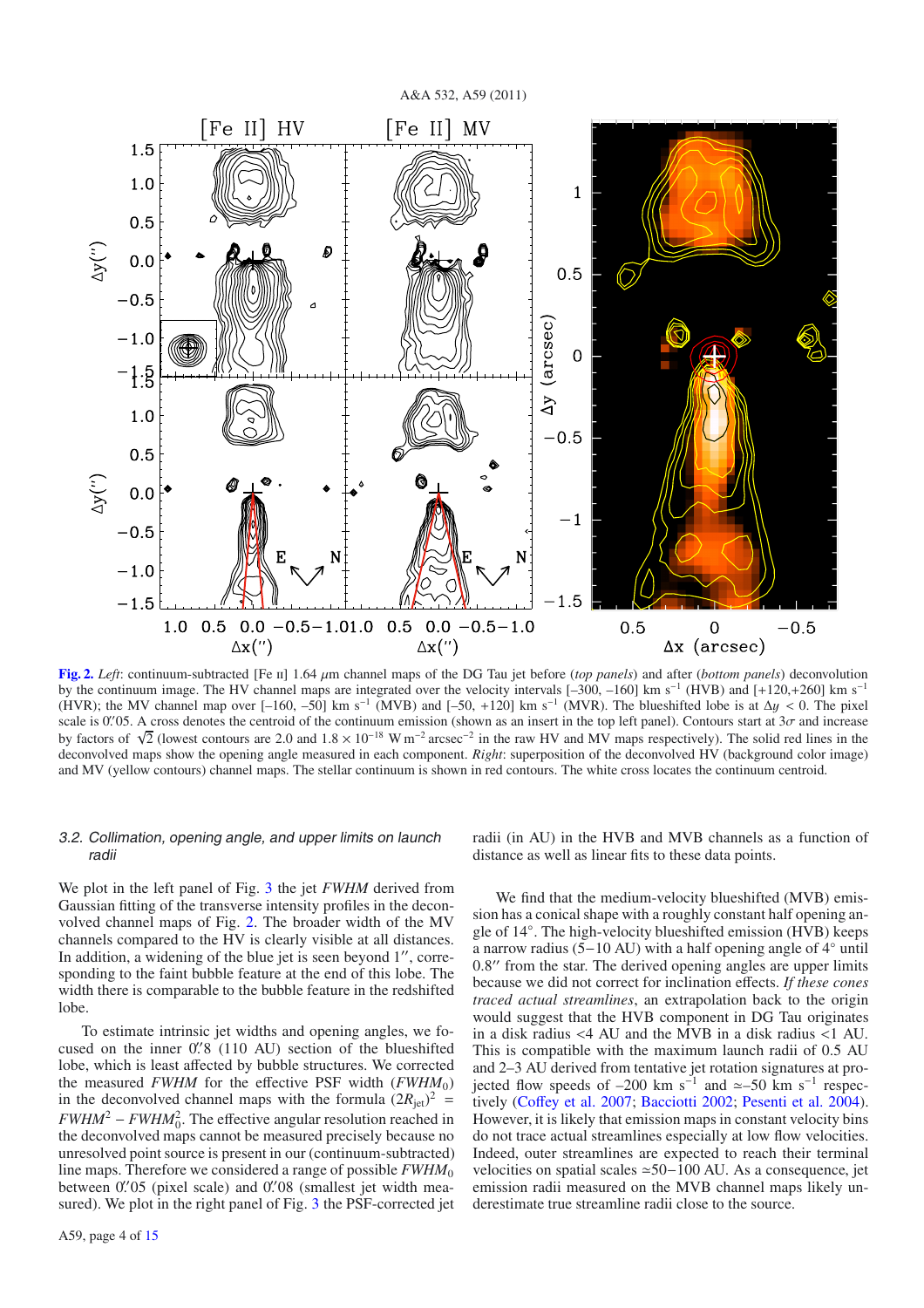

**[Fig. 3.](http://dexter.edpsciences.org/applet.php?DOI=10.1051/0004-6361/201015886&pdf_id=3)** *Left*: jet *FWHM* derived from Gaussian fits to deconvolved [Fe II] channel maps as a function of projected angular distance from the star. *Right*: PSF corrected (i.e. intrinsic) jet radii as a function of linear distance from the star for the inner 0. 8 of the HVB (solid curves) and MVB (dashed curves). The fitted FWHM across the jet were corrected for the angular resolution of 0. 05 -0. 08 in the deconvolved maps by subtracting this PSF in quadrature. Gray/green solid lines show fits by a flow of constant opening angle, suggesting a launch radius smaller than 4 AU (HVB) and 1 AU (MVB). For comparison, open symbols plot jet radii measured in [O i] images integrated over all velocities in DG Tau (open squares Dougados et al. 2000), RW Aur (open stars Woitas et al. 2002), and HN and UZ Tau E (open circles and triangles Hartigan et al. 2004a).

We also compare in Fig. 3 our derived intrinsic jet radii in [Fe ii] with previous measurements from *velocity-integrated* [O I] images at similar angular resolution in the RW Aur jet (average of both lobes) (Woitas et al. 2002) and in the HN Tau and UZ Tau E blueshifted jets (Hartigan et al. 2004a). The RW Aur microjet, where [O i] is dominated by a single highvelocity component (Woitas et al. 2002), shows an opening angle and width strikingly similar to the HVB interval in DG Tau. The HN Tau and UZ Tau E [O I] jets, dominated by a medium to low-velocity component (Hartigan et al. 1995), have a much wider opening angle similar to the MVB. Therefore, the increase in collimation at higher velocity seen in DG Tau could be a widespread generic property in T Tauri jets. Finally, we note that the jet widths from a velocity-integrated [O i] image of the DG Tau jet taken in 1997 (Dougados et al. 2000) fall close to the MVB component out to 50 AU, but closer to the HVB beyond 50 AU. Therefore, jet opening angles measured from velocityintegrated images may be misleading when different velocity components dominate at different positions along the jet.

#### 3.3. 2D kinematics of the blueshifted jet

To attain an overall view of the 2D jet kinematics, we performed at each spatial position a one-component Gaussian fit to the line profile. Although two kinematical components are clearly present in the jet (as shown by the distinct morphologies of channel maps in the HV and MV velocity ranges), a two-component Gaussian fit did not give coherent results over the field of view because of the moderate spectral resolution of our observations. We show in Fig. 4 the derived 2D map of the fitted centroid velocities. From the formula outlined in Agra-Amboage et al. (2009) and the observed signal-to-noise ratios, we estimate an uncertainty in centroid velocities in the range  $14-21$  km s<sup>-1</sup>.

The centroid map shows a clear transverse velocity gradient in both lobes, with the highest flow velocities concentrated toward the axis. The gradient is especially apparent in the blue lobe at distances greater than 0.4" from the star. This transverse gradient is consistent with the higher degree of collimation in the HV channel maps and the wider, limb-brightened morphology in the MV channel maps. The centroid values toward the flow edges indicate a mean absolute velocity of  $\leq 50$  km s<sup>-1</sup> for the MVR component, and ≤100−150 km s−<sup>1</sup> for the MVB component toward the blue lobe, similar to the low velocity spectral component identified by Pyo et al. (2003) in their 2001 long-slit [Fe ii] spectrum, of higher spectral resolution than our data.

Variations of centroid velocities along the jet axis are also seen. They are illustrated in Fig. 4, right panel, where we plot a position-velocity diagram along the jet, reconstructed by averaging our spectra over a 1" wide pseudo-slit. Transverse-average centroid velocities decrease from −192 km s<sup>-1</sup> at −0.4" (position of the first knot) down to  $-150$  km s<sup>-1</sup> at  $-0.8$ " and increase again to reach  $-210 \text{ km s}^{-1}$  at the outer knot at  $-1.2$ ". We note a striking similarity with the amplitude and period of the velocity variations in the high-velocity range reported by Pyo et al. (2003) along the jet, despite the time difference of four years between our observations. When corrected for a jet inclination of 42°, the variation amplitude  $\Delta V_{\text{rad}} \approx 40-60$  km s<sup>-1</sup> suggests internal shock speeds  $v_s \approx 60-80$  km s<sup>-1</sup>, similar to the  $v_s \approx 50-70$  km s<sup>-1</sup> inferred in 1998 from optical line ratios in the velocity range  $[-250, -100]$  km s<sup>-1</sup> (Lavalley-Fouquet et al. 2000). In both lobes, the maximum radial velocity is found toward the bubble feature near the edge of our field of view.

One notable difference between our [Fe ii] PV diagram and that of Pyo et al. (2003) is that the line flux is dominated by the HVB all the way down to  $-0$ . 2 from the star in our observations (Fig. 4, right panel), whereas it was dominated by the MVB within  $0.'5$  of the star in 2001 (Pyo et al. 2003). This difference could be caused by the bright high-velocity knot present at –0. 4 in our SINFONI map, which had not yet – or barely – emerged in 2001 October (see Sect. 4.1). Another difference is the nondetection of the MVB component beyond 0. 5 from the star by Pyo et al. (2003), which may be caused by the narrow slit  $(0\text{'}3 \text{ width})$  used in their observations. As shown in Fig. 3, the measured MVB FHWM exceeds 0. 3 beyond 0. 6, therefore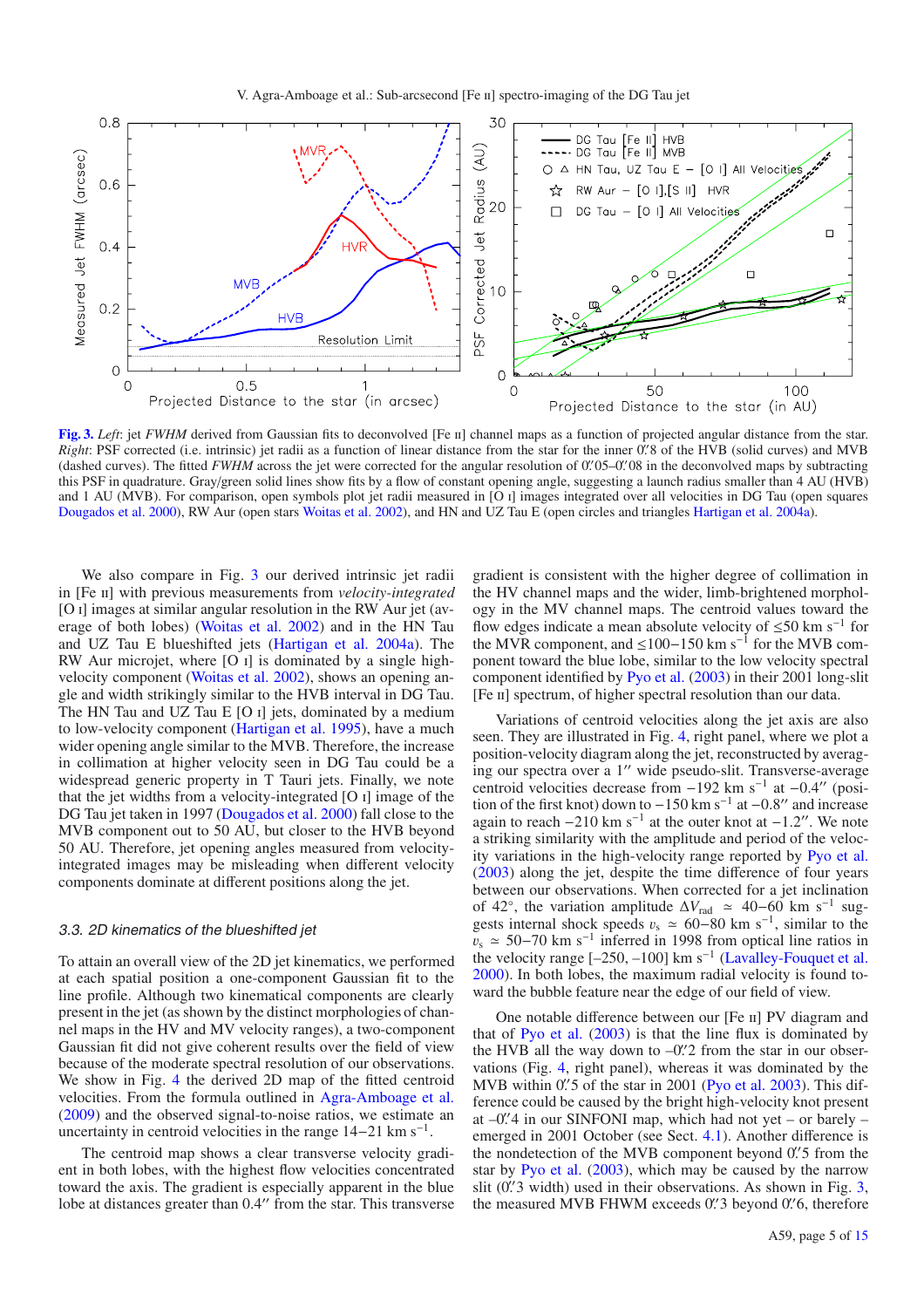

**[Fig. 4.](http://dexter.edpsciences.org/applet.php?DOI=10.1051/0004-6361/201015886&pdf_id=4)** *Left*: 2D maps of the [Fe ii] 1.64 μm velocity centroid deduced from one component Gaussian fitting of the line profile. Redshifted velocities are shown on a negative scale to better highlight the velocity asymmetry between them. Spectra with SNR lower than 5 were masked. The cross marks the location of the continuum. Contours show the sum of the deconvolved HV and MV channel maps. *Right*: PV diagram of [Fe II] along the jet, averaged over ±0. 5 across the jet, with velocity centroids indicated as crosses. Horizontal dash-dotted lines indicate the region where residual noise after continuum subtraction is still large. Contours start at  $2.43 \times 10^{-15}$  W m<sup>-2</sup>  $\mu$ m<sup>-1</sup> arcsec<sup>-2</sup> and increase by factors of  $\sqrt{2}$ . The 3*σ* contour is shown as a dotted line.

a significant fraction of the MVB flux has likely been missed at these distances in the Pyo et al. (2003) long-slit observations.

Finally, we note that neither our PV diagram nor that of Pyo et al. from 2001 show [Fe II] emission at velocities faster than  $-300$  km s<sup>-1</sup> or lower than  $-60$  km s<sup>-1</sup>, corresponding respectively to the "very high velocity" (VHV) and "low velocity" (LV) components detected in the DG Tau blueshifted jet in optical lines respectively (Lavalley et al. 1997; Lavalley-Fouquet et al. 2000; Bacciotti et al. 2000). HST maps obtained in 1999 show that the VHV optical gas was tracing a bright knot followed by an elongated bubble (Bacciotti et al. 2000). It was therefore produced by an intrinsically transient event, and it is conceivable that new knots probed by the 2001−2005 [Fe ii] observations may not have reached these high velocities.

On the other hand, the halo of broad LV emission seen in [O I] and [S II] surrounding the blueshifted DG Tau jet is present in all optical observations since at least 1993 (Lavalley et al. 1997; Lavalley-Fouquet et al. 2000; Bacciotti et al. 2000) and most recently in 2003 (Coffey et al. 2007). Therefore it appears to be an intrinsically stable feature, and its absence in [Fe II] is significant. To illustrate this, we compare in Fig. 5 the transverse PV diagrams of [S  $\text{II}$ ] 6731 Å and [O  $\text{I}$ ] 6300 Å obtained on 2003 December 1 with HST/STIS at  $-0$ . 3 from the source (Coffey et al. 2007) with a transverse PV diagram in [Fe ii] covering the same area, reconstructed from our SINFONI datacube. In optical data, a spatially broad LV component is clearly visible of the centroid decreasing from  $-60 \text{ km s}^{-1}$  on-axis to  $-30$ ,  $-40 \text{ km s}^{-1}$ at  $\pm 0$ . 2 from the jet axis (Coffey et al. 2007). Similar low speeds were observed at least out to 0. 6 from the star (see parallel slits S1 and S7 in Fig. 3 of Bacciotti 2002). The weakness/absence of [Fe II] emission from this off-axis LV component is striking. In Sect. 4 we interpret this difference as substantial iron depletion onto dust grains in the low-velocity sheath surrounding the jet.



**[Fig. 5.](http://dexter.edpsciences.org/applet.php?DOI=10.1051/0004-6361/201015886&pdf_id=5)** Comparison of transverse PV diagrams of [S  $\text{II}$ ] [6731 Å and [O i]6300 Å (red curves) obtained in 2003 with HST/STIS at *d* = −0. 3 from the source in a 0. 1 wide slit (Coffey et al. 2007, 2008) with a transverse PV diagram in [Fe II] (black curves) at the exact same position, reconstructed from our SINFONI datacube obtained in October 2005. Note the striking lack of [Fe II] emission in the spatially wide lowvelocity [O <sub>I</sub>] component at  $V = -30, -40$  km s<sup>-1</sup>.

#### 3.4. The counterflow: velocity asymmetry and constraint on disk structure

The counterjet emission in our data is dominated by a striking bubble-like structure of similar width and brightness as the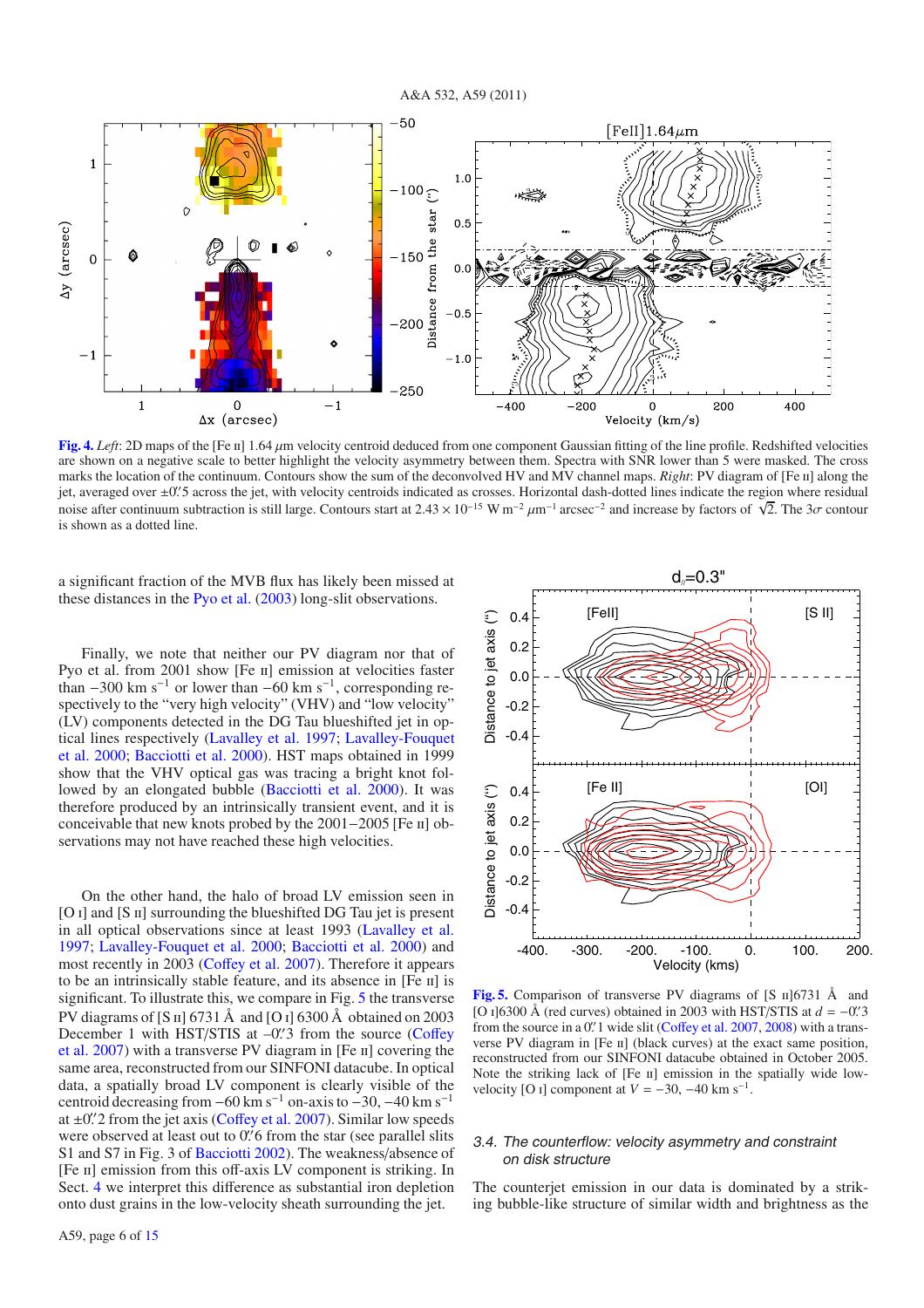bubble partially imaged in the blueshifted jet (see Figs. 2, 3). On the other hand, the velocity centroid map presented in Fig. 4 reveals a clear velocity asymmetry between the red and blue bubbles. The maximum measured radial velocity centroid toward the red bubble is  $\simeq +160$  km s<sup>-1</sup>, i.e. only 70% of the peak velocity  $\simeq$  −230 km s<sup>-1</sup> in the blue bubble. This velocity asymmetry is consistent with the 70% smaller distance from the star to the center of the redshifted bubble, compared to the (approximate) center of its blueshifted counterpart  $(\simeq +1)$  versus  $-1$ . This agreement suggests that both bubbles were generated in a simultaneous ejection event.

The red/blue asymmetry in velocity and position needs to be taken into account when quantifying the dust extinction produced by the DG Tau disk toward the counterjet. In October 2001, Pyo et al.  $(2003)$  detected only very weak<sup>3</sup> redshifted [Fe II] emission around 0. (9, 10 times weaker than their blueshifted jet at the same distance from the star. They inferred an extinction of 2.5 mag at H at this distance, assuming intrinsically equal brightnesses. If one corrects for the differential speeds and compares instead with their blueshifted jet intensity at  $0\frac{1}{9}$ /0.7 = 1'. 3, the relative intensities become comparable, suggesting negligible extinction by the disk at  $1''$ . This result is much more consistent with the similar brightness of the red and blue bubbles in our SINFONI data.

The deconvolved [Fe II] channel maps suggest that the central obscuration of the redshifted jet from the disk extends to projected angular distances of  $d \approx 0.7$ ", i.e. 140 AU in deprojected disk radius (assuming a distance of 140 pc and a disk inclination of 42◦). This requirement appears to set constraints on models of the disk density distribution in DG Tau derived by Isella et al. (2010) from sub-arcsecond millimeter continuum interferometric maps. In particular, it seems inconsistent with a single power-law surface density distribution, which requires a small outer disk radius of 70−80 AU to fit DG Tau observations (Isella et al. 2010). Such a small disk radius would produce no extinction beyond 0. 4 from the star, unlike SINFONI observations. An alternative similarity solution with an exponential tail fitted to the mm map predicts a (perpendicular) surface density of  $\Sigma = 0.25-1.5$  g cm<sup>-2</sup> at a disk radius of  $r = 100$  AU (Isella et al. 2010), leading to  $A_H = 30-5$  mag at  $d = 0.5$ " assuming interstellar dust extinction, with  $\Sigma$  and therefore  $A_H$  dropping by a factor  $\approx$  10 at *d* = 0.7" (*r* = 140 AU). The similarity solution for the surface density distribution therefore appears more consistent with the central obscuration observed in the SINFONI maps.

#### 3.5. Electron density in the [Fe II] emitting region

The ratio *R* of the [Fe ii] 1.53  $\mu$ m to 1.64  $\mu$ m lines is a good diagnostic of the electronic density  $n_e$  in the range  $10^3-10^5$  cm<sup>-3</sup> (Pradhan & Zhang 1993). The temperature dependence of *R* is weak in the range  $T_e \approx 8000-20000$  K encountered in the forbidden-line emission regions of stellar jets (e.g. Bacciotti & Eislöffel 1999). We did not detect any change in this ratio across the line profile nor across the jet width at our resolution. Therefore we computed at each spatial distance along the jet a mean [Fe  $\text{II}$ ] line ratio integrated over all velocities and over  $\pm 0.5$ from the jet axis. The flux for each line was obtained by fitting it to a Gaussian and then integrating over all velocities. Errors in



**[Fig. 6.](http://dexter.edpsciences.org/applet.php?DOI=10.1051/0004-6361/201015886&pdf_id=6)** Plot of *n*<sup>e</sup> versus distance derived from the ratio of the [Fe II] 1.53  $\mu$ m to 1.64  $\mu$ m lines (averaged over  $\pm 0$ . 5 from the jet axis) for the blueshifted (blue points, top curve) and redshifted (red points, bottom curve) lobe. Also shown are previous determinations from the [S II] doublet ratio over similar velocity ranges: IVB and LVB from Lavalley-Fouquet et al. (2000) (black circle, purple square), MVB interval of Bacciotti et al. (2000) (green triangles).

the Gaussian parameters are derived taking into account observational errors on the spectral profile and propagated to obtain the final errors on the derived ratio. We then derived the electronic density from the observed line ratio using the theoretical relation between *R* and  $n_e$  at a temperature  $T_e \approx 10000$  K, calculated from the 16-level Fe<sup>+</sup> model of Pesenti et al. (2003). For ratios *R* between 1.0 and 3.9, this relation can be fitted analytically within an accuracy of 20% on *n*<sup>e</sup> by

$$
n_e(R) = 1.2 \times 10^4 \times (R - 0.035)/(0.395 - R) \text{ cm}^{-3}.
$$
 (1)

The  $n_e$  values as a function of distance along the jet are presented in Fig. 6. For comparison, we also plot in Fig. 6 earlier *n*<sup>e</sup> determinations obtained in January 1998 and 1999 from the optical [S ii] 6716, 6731 ÅÅ doublet ratio over a similar velocity range: namely, the IVB  $[-250, -100]$  km s<sup>-1</sup> and LVB  $[-100,$ +10] km s<sup>-1</sup> intervals of Lavalley-Fouquet et al. (2000), and the MVB  $[-195, -72]$  km s<sup>-1</sup> interval of Bacciotti et al. (2000). The HVB [–319, –195] km s<sup>-1</sup> interval of Bacciotti et al. had a saturated ratio indicating electronic densities  $\gg 10^4$  cm<sup>-3</sup> out to 1. 4.

This comparison shows that the overall  $n_e$  distribution along the blueshifted DG Tau jet has remained remarkably similar in the velocity range  $[-300, +10]$  km s<sup>-1</sup> between 1998 and 2005, with a general increase of only a factor 2 over this period. The actual change in total flow density,  $n<sub>H</sub>$ , would be even smaller than a factor 2 if the ionization fraction had increased over this time period or if the [S  $\pi$ ] 6716, 6731 ÅÅ doublet were biased toward less dense jet regions than [Fe II], as found by Nisini et al. (2005). We will take advantage of this small variability level to estimate iron gas-phase depletion in Sect. 4.2.

#### **4. Discussion**

Below, we analyze our SINFONI results and discuss the resulting implications concerning

- **–** the timescale for knot and bubble formation;
- **–** the gas-phase iron depletion in the blueshifted jet;

<sup>&</sup>lt;sup>3</sup> The redshifted bubble was probably at that time entirely hidden behind the high-extinction region close to the star. Assuming a proper motion of 70% that of the blueshifted knots  $(\approx 0.^{\prime\prime}3/\text{yr})$ , see Sect. 4.1) the tip of the redshifted bubble projected at 1". 3 arcsec from the star in October 2005 would have been at 0. 46 in October 2001.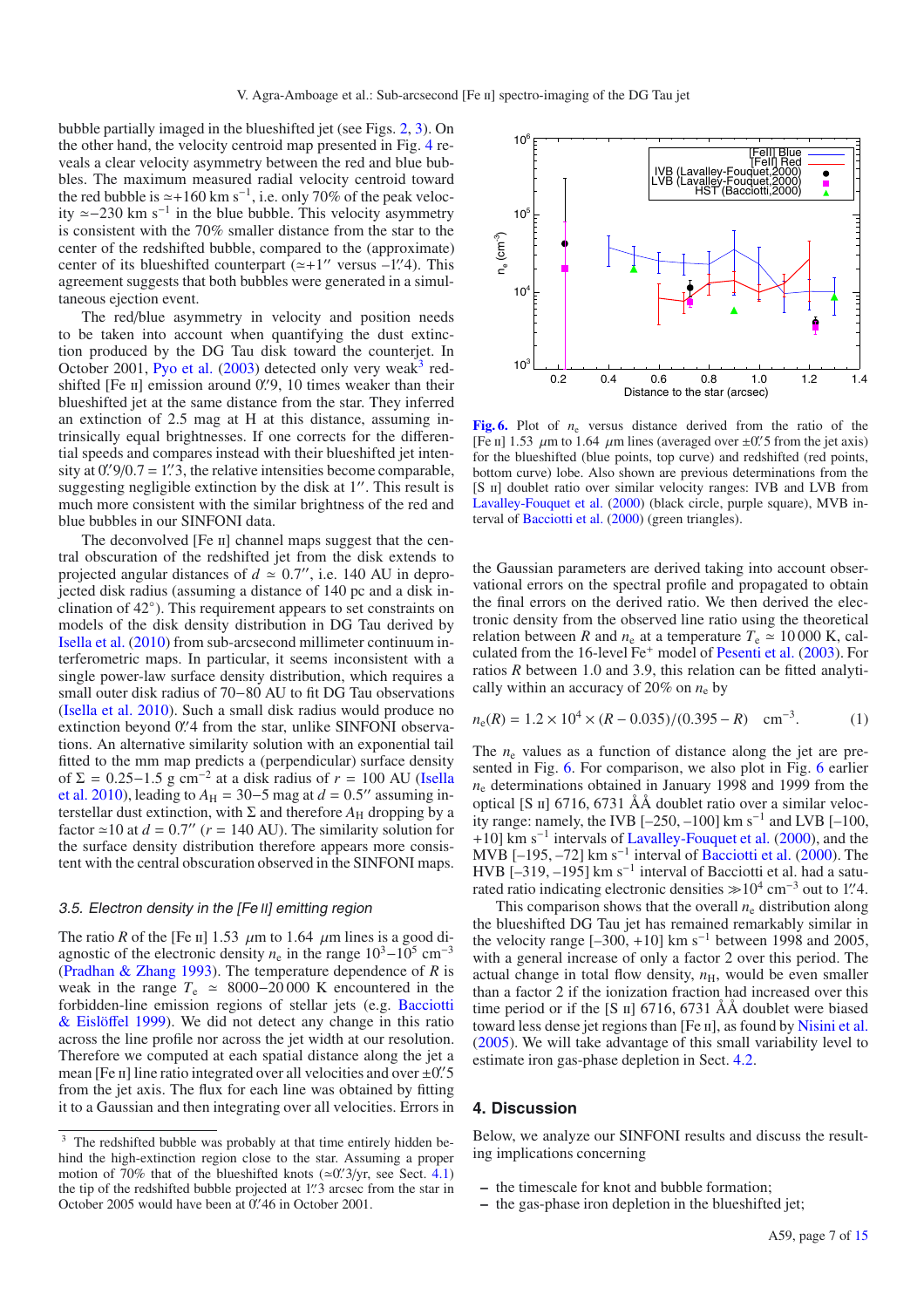

**[Fig. 7.](http://dexter.edpsciences.org/applet.php?DOI=10.1051/0004-6361/201015886&pdf_id=7)** High-velocity knot position versus observing date in the DG Tau blueshifted jet updated from Fig. 5 of Pyo et al. (2003). Solid lines show the proper motions derived by Pyo et al. (2003) for knots A1 and A3. For knots with only one epoch, dashed lines show the typical proper motion range of 0. 27 yr<sup>-1</sup>–0. 34 yr<sup>-1</sup>. The two new knots observed with SINFONI and knot A2 observed with HST indicate that a new knot typically emerges every 2.5 years since 1991. References for knot positions may be found in Table 1 of Pyo et al. (2003).

**–** the jet mass-flux and ejection to accretion ratio;

**–** the proposed ejection processes and launch radii in DG Tau.

#### 4.1. Period of knot generation in the DG Tau jet

Pyo et al. (2003) investigated the knot proper motions and ejection timescales in the DG Tau blueshifted lobe from 1991 to 2001, using a compilation of data from the literature. They concluded that a new knot emerges every five years. Here we reexamine this matter and show that the SINFONI data indicate half that timescale.

The HVB emission map reveals two well defined [Fe II] emission knots at distances from the star of  $-0.^{\prime\prime}37 \pm 0.03^{\prime\prime}$ and  $-1$ .<sup>"</sup> $2 \pm 0$ ." 05. In Fig. 7 we add these two HVB knots onto the distance-date diagram of Pyo et al. (2003, their Fig. 5). We also plot the proper motions determined by Pyo et al. (2003) for knot A1 (0' $275 \text{ yr}^{-1}$  from four epochs) and for their HV peak (0" 34 yr<sup>-1</sup> from two epochs). We denote the latter A3, extending the knot-naming convention introduced by Bacciotti et al. (2000).

Evidently, the two high-velocity knots identified in our HVB map correspond to new ejection events: the HV knot A3 should lie at  $\approx -2^{r}$  at the time of our observations, i.e. well outside of the SINFONI field of view. If we assume for these new knots A4 and A5, and for the previous knot A2, proper motions in the same range  $0$ . 27– $0$ . 34 yr<sup>-1</sup> as found for A1 and A3, we derive intervals between knots of about 2.5 yrs between 1995 and 2005 (typical spacing between knots of  $0.75$ " in the blue lobe). Our observations therefore suggest the presence of a knot variability timescale a factor two shorter than derived by Pyo et al. (2003). We note that the bubble structures observed in our SINFONI images appear to have formed in the wake of the same ejection event as HV knot A3: if we adopt a proper motion in the red lobe of 70% of the mean proper motion of  $0$ . 3 yr<sup>-1</sup> in the blue lobe, as suggested by the red/blue asymmetry (see Sect.  $3.4$ ), the position of the tip of the red bubble at  $+1$ . 3 from the star in October 2005 yields an ejection date around August 1999, the same as for knot A3. The formation of a bubble structure in the wake of a knot has been previously seen in the case of knot A1 in HST images (Bacciotti et al. 2000). It may thus be a common feature in DG Tau.

We did not include the MV knot identified by Pyo et al. (2003) in our timescale analysis because the estimated proper motion of 0.'28 yr<sup>-1</sup> yields a ratio of proper motion to radial velocity 60% higher compared to the HV knot. This is not consistent with ballistic motions of a gas parcel along the jet axis, which would predict a constant ratio of proper motion to radial velocity (equal to  $tan(i)$ , with *i* the jet inclination to the line of sight). Therefore the MV knot of Pyo et al. does not appear to trace a separate ejection event, but rather a brightness enhancement following the HV knot A3.

#### 4.2. Iron depletion in the blueshifted jet

The dust content of stellar jets is a key parameter in determining whether the outflowing material originates inside or outside the dust sublimation radius. The gas phase depletion of refractory species such as Fe or Ca, measured with respect to the solar abundance, offers a direct indication of the presence of dust in the jet. In previous studies of HH jets by Nisini et al. (2002, 2005); Pesenti et al. (2004); Podio et al. (2006, 2009), relatively high Fe and Ca gas-phase abundances of 20%−80% the solar value were inferred, but most of these observations probe relatively large distances from the driving sources  $\geq 10''$ , where the original dust content of the flow may have been modified, e.g. through dust destruction in shocks. Exceptions are Nisini et al. (2005) and Podio et al. (2009) who reported Fe and Ca depletions at  $1-3$ " of the source in the HH 1 and HH 24 jets, corresponding to 450−1300 AU at the distance of Orion. Our subarcsecond resolution SINFONI observations of the DG Tau jet in [Fe ii] provide the first opportunity to constrain the dust content of the blueshifted jet down to only 50 AU (0.'3) from its driving source, i.e. much closer than achieved in previous depletion studies of HH jets.

Iron depletion is estimated by comparing [Fe II] fluxes with lines from species that show little or no depletion onto grains, such as sulfur (Beck-Winchatz et al. 1996; Pesenti et al. 2003), oxygen (Mouri & Taniguchi 2000), hydrogen (Nisini et al. 2002), or phosphorus (Podio et al. 2006). Because our SINFONI data include no lines from the above species, we use here previous flux-calibrated [O  $I$ ] $\lambda$ 6300 Å observations of the inner regions of the DG Tauri blueshifted jet obtained in January 1998 by Lavalley-Fouquet et al. (2000) with OASIS/CFHT with an angular resolution of 0. 4 and a velocity resolution of 90 km s<sup>-1</sup>.

We show in Fig. 8 the [Fe II]  $1.64 \mu$ m/[O I] 6300 Å line ratios derived from integration of our data over the same velocity intervals IVB[–250, –100] km s<sup>-1</sup> and LVB[–100, +10] km s<sup>-1</sup> and the same distance ranges along the jet as used by Lavalley-Fouquet et al.  $(2000)$ :  $d_{\parallel} = -0$ . 225, -0. 725, -1. 225, with pixel size of 0.'5 along the jet. These ratios are plotted against the  $1.53 \mu m/1.64 \mu m$  ratio, averaged over the same velocity and distance intervals.

In the bottom and top panels of Fig. 8 we compare there with predictions for a solar abundance ratio  $Fe/O = 0.062$  (Asplund et al. 2005) in two excitation cases: (i) a stratified planar shock wave (denoted "shock method" hereafter), and (ii) an emitting volume of homogeneous density and temperature (denoted "volume method" hereafter).

For atomic shock waves, we considered the models presented in Hartigan et al. (2004b), covering preshock densities  $n_{\rm H} = 10^3 - 10^5$  cm<sup>-3</sup>, shock speeds of 30–50 km s<sup>-1</sup>, a preshock ionization fraction of 1%−50%, and a preshock magnetic field of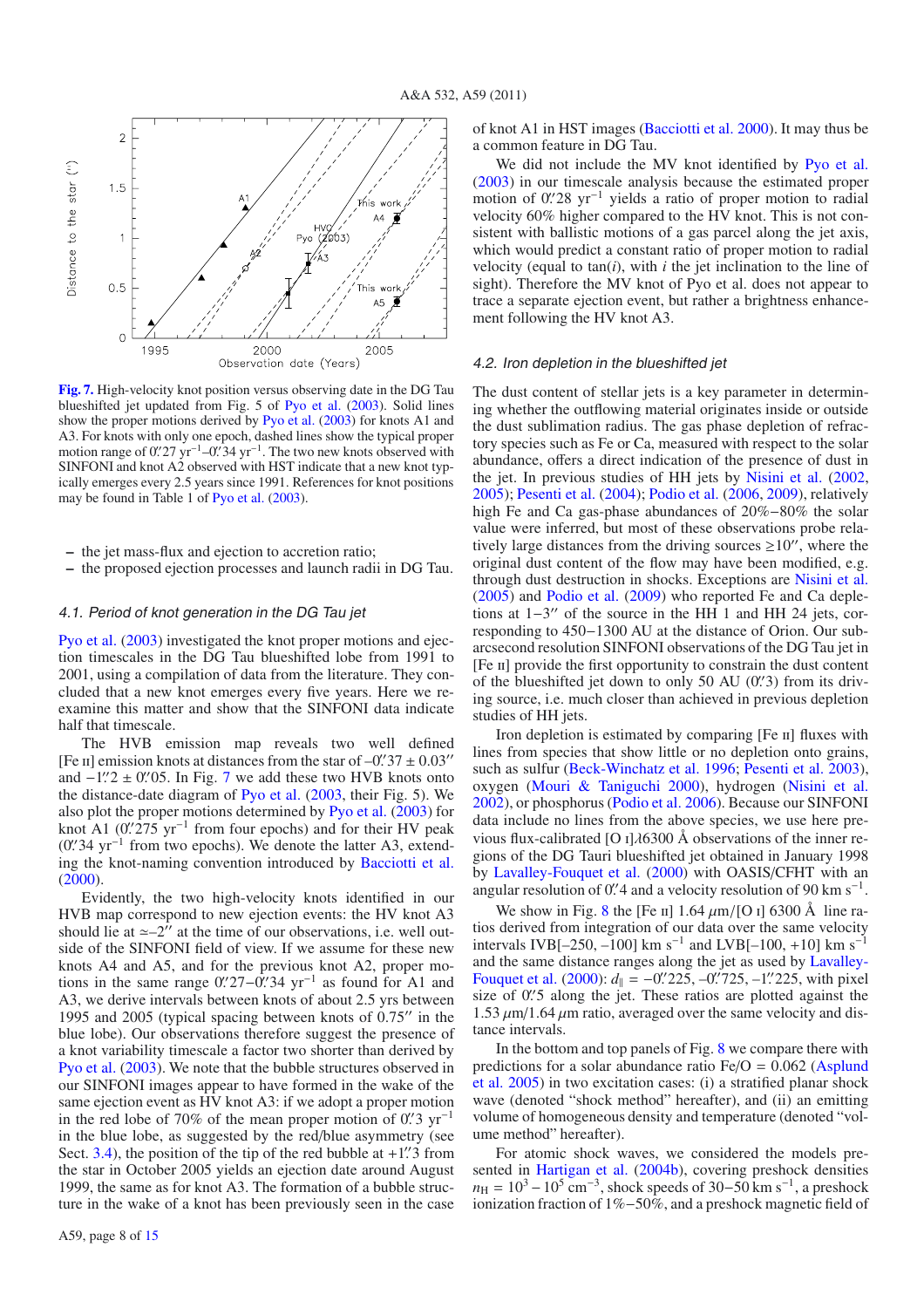

**[Fig. 8.](http://dexter.edpsciences.org/applet.php?DOI=10.1051/0004-6361/201015886&pdf_id=8)** Line ratio diagnostic diagram for Fe gas phase depletion: [Fe II] 1.64  $\mu$ m/[O I] 6300 Å versus [Fe II] 1.53/1.64  $\mu$ m. [Fe II] line fluxes are integrated over the same velocity and spatial intervals as [O I] fluxes from Lavalley-Fouquet et al. (2000). The three data points correspond to distances along the DG Tauri blueshifted jet of 0. 25,  $0\rlap{.}^{\prime\prime}75$  and 1.  $25$  (increasing with decreasing [Fe II] 1.53/1.64  $\mu$ m). Full curves show predictions for volume emission at 8000 K (*top panel*) and for J-shocks (*bottom panel*) from Hartigan et al. (2004b) assuming an [Fe/O] solar gas phase abundance of 0.062 (Asplund et al. 2005). Dashed curves show [Fe/O] abundances required to reproduce observed line ratios. They indicate Fe gas phase depletion by a factor 3−4 for the IVB[–250, –100] km s<sup>-1</sup> and 10−12 for the LVB[–100, +10] km s<sup>-1</sup> intervals.

30−200  $\mu$ G. We find that the observed [Fe  $\pi$ ]/[O  $\pi$ ] line ratios in the DG Tau jet are systematically lower than the predictions for a solar Fe/O ratio, by a factor 3 in the IVB interval and by a factor 10 in the LVB interval, independent of the distance from the source. Note that the predicted line ratio curve assumes that the mass-flux entering the shock was the same in 1998 ([O i] data) and  $2005$  ([Fe  $\text{II}$ ] data), i.e. that the twice higher electronic density in [Fe  $\pi$ ] in 2005 compared to [S  $\pi$ ] in 1998 (Sect. 3.5) is mostly caused by ionization gradients within the shock cooling zone. This gives a conservative lower limit to iron depletion. If, instead, the increase in  $n_e$  between the [O i] and [Fe ii] observations were caused by an increase in pre-shock density, one would predict a higher  $[Fe \Pi]/[O \Pi]$  ratio and infer a larger iron depletion in the jet.

For the uniform volume method, assumptions need to be made on the temperature and ionization state of the gas: we assume a temperature of 8000 K typical of stellar jets, that iron is all in the form of Fe<sup>+</sup> and oxygen is mostly neutral (as expected at such temperatures). The predicted [Fe  $\pi$ ]/[O  $\pi$ ] ratio assumes that the mass in each element of volume was about the same between 1998 and 2005, i.e. that the difference in  $n_e$  between the two data sets is caused by an increase in ionization fraction between the two epochs. The results are remarkably similar to the shock method: an Fe/O ratio lower than solar by a factor 4 in the IVB interval and a factor 12 in the LVB interval. Again, inferred depletions would increase if the total jet density  $n<sub>H</sub>$  (instead of  $x_e$ ) increased between the two epochs. Finally, we note that applying an extinction correction to the observed line fluxes would decrease the observed [Fe  $\pi$ ]/[O  $\pi$ ] ratio, again increasing the inferred depletion in both methods.

To evaluate a possible effect of time variability in the [O i] line, we compared the [O i] fluxes measured in 1998 by Lavalley-Fouquet et al. (2000) against the flux-calibrated HST/STIS transverse PV diagram obtained on 2003 December 1 at a distance of −0. 3 from the star (Coffey et al. 2007). The [O i] line fluxes per arcsecond length of the jet in the IVB and LVB intervals in the latter data (1.9 × 10<sup>-13</sup> and 1.3 × 10<sup>-13</sup> erg s<sup>-1</sup> cm<sup>-2</sup> arcsec<sup>-1</sup> respectively; Coffey, priv. comm.) are 80% and 5% higher than their respective values in December 1998 at the same distance, averaged over 0". 5 along the jet. Using the Coffey et al. [O I] fluxes would thus increase depletion in the IVB range at 0.  $\frac{3}{5}$  by a factor 2, while depletion in the LVB would remain unchanged. However, line fluxes measured in the narrow HST slit (of width 0.<sup>'</sup> 1) will also be more affected by the precise position of knots at the epoch of observation than fluxes averaged over 0". 5 along the jet. Results obtained by comparison with Lavalley [O i] data may thus be more reliable despite the longer time span.

We thus tentatively interpret the low  $[Fe \text{ II}]/[O \text{ I}]$  ratios observed as indication of iron gas-phase depletion by a factor ≃3–4 in gas faster than –100 km s<sup>-1</sup> and by a factor of 10–12 at speeds below  $-100 \text{ km s}^{-1}$ . This would correspond to about 33% and 10% of elemental iron in the gas phase, respectively. Simultaneous observations of the DG Tau jet involving refractory and non-refractory species would be extremely valuable to confirm the present findings. The observed trend of higher depletion at lower flow velocities, also seen in Podio et al. (2009) in calcium toward the HH 111 jet, would imply that slower jet material in the jet originates in regions farther from the star than higher velocity material, or that it has been less shock-processed. Implications for launching models are discussed in Sect. 4.5.

#### 4.3. Blueshifted jet mass-flux in the [Fe II] emitting components

From our [Fe II] observations we derive estimates of the massflux rates in the atomic component of the blueshifted jet as a function of the distance from the star, and for the two velocity intervals HVB and MVB. We used three different methods, the first one based on estimates of the jet density and cross-section, the other two based on the [Fe ii] luminosity, corrected for depletion. We detail below the assumptions and parameters for these three methods. The resulting mass-fluxes are plotted as a function of distance in Fig. 9.

#### 4.3.1. Method 1: from jet density and cross-section

For a jet of cross-section  $A_J$  and velocity  $V_J$ , uniformly filled with a density of hydrogen nuclei  $n<sub>H</sub>$ , the mass-flux rate is given by

#### $\dot{M}_{\rm J} = \mu m_{\rm H} n_{\rm H} A_{\rm J} V_{\rm J}$

where  $\mu$ , the average weight per hydrogen nucleus, is 1.4 for a cosmic gas with 10% helium. Assuming a circular cross section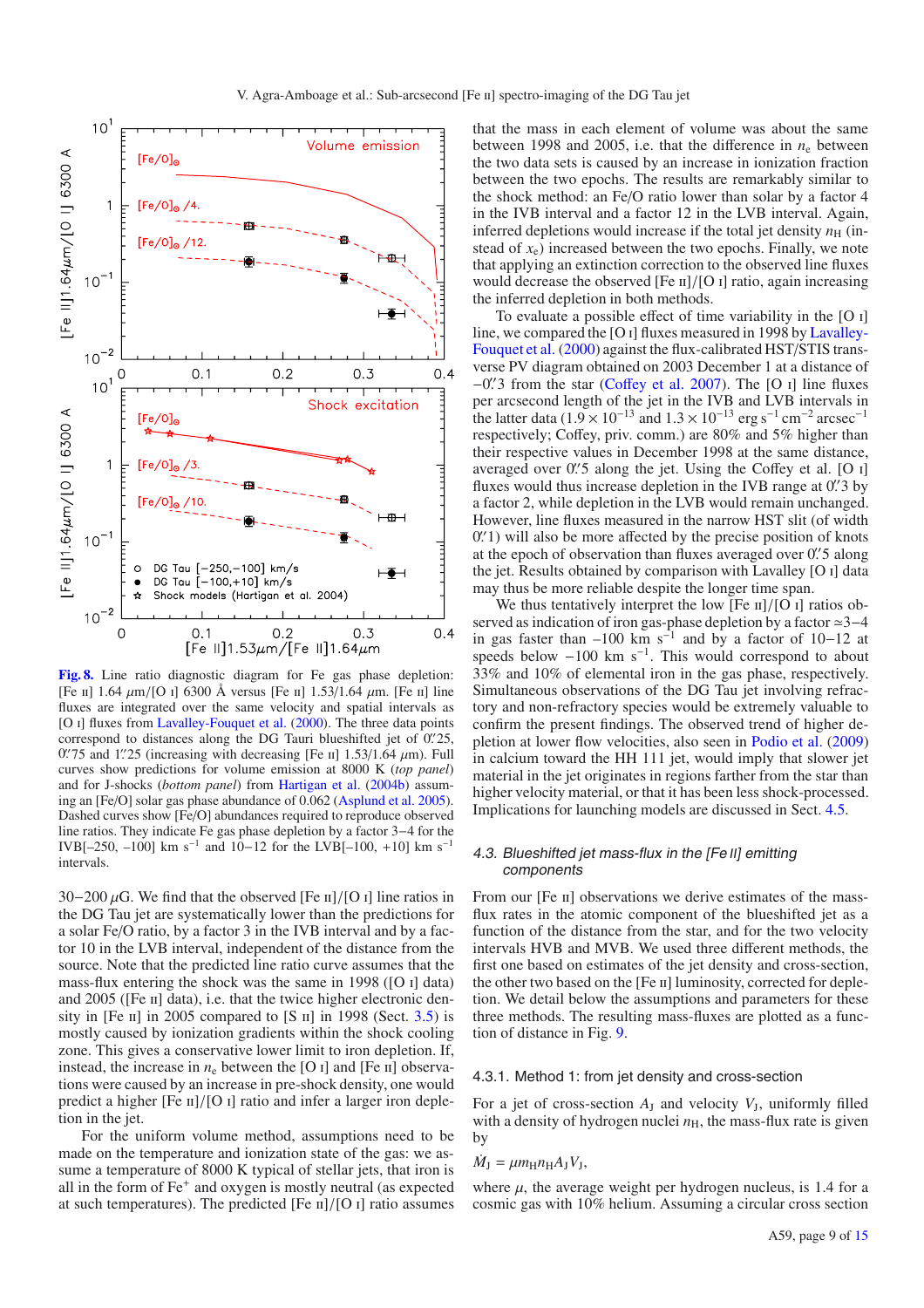of diameter  $D<sub>J</sub>$ , the above equation can be re-written as

$$
\dot{M}_{\rm J} = 1.3 \times 10^{-9} \, M_{\odot} \, \text{yr}^{-1} \left( \frac{n_{\rm H}}{10^5 \, \text{cm}^{-3}} \right) \left( \frac{D_{\rm J}}{14 \, \text{AU}} \right)^2 \left( \frac{V_{\rm J}}{100 \, \text{km s}^{-1}} \right). \tag{2}
$$

This method has the advantage of being unaffected by iron depletion or by circumstellar extinction. We plot in Fig. 9 (dasheddotted line) the mass-loss rates derived from this method and computed every 0.'1 along the blueshifted jet.

We used an average deprojected velocity  $V_J = 300 \text{ km s}^{-1}$ for the HVB and  $V_J = 135$  km s<sup>-1</sup> for the MVB ranges, derived from the average radial velocities of  $V_r \approx 220$  and 100 km s<sup>-1</sup> of the spectral components resolved by Pyo et al. (2003), with a jet inclination angle with respect to the line of sight of  $i = 42°$ Lavalley (2000). To estimate the HVB cross-section, we took  $D_{\text{HVB}}^2 = FWHM_{\text{HVB}}^2 - FWHM_0^2$  where  $FWHM_{\text{HVB}}$  is the transverse [Fe ii] emission width measured in the HVB deconvolved maps, and  $FWHM_0 = 0.^{\prime\prime}05-0.^{\prime\prime}08$  is the effective resolution of these maps. To estimate the cross-section of the MVB flow, we subtracted the cross-section of the central HVB component nested inside it, i.e. we take  $D_{\text{MVB}}^2 = FWHM_{\text{MVB}}^2 - FWHM_{\text{HVB}}^2$ . The effective resolution of the deconvolved maps cancels out in this case.

Estimates of the total density  $n<sub>H</sub>$  along the jet are derived from  $n_e/x_e$ , where the electronic densities  $n_e$  along the jet are obtained from our  $[Fe \text{ II} 1.533/1.644$  line ratios. For the hydrogen ionization fraction  $x_e$ , we used linear fits to the values derived by Bacciotti (2002) in 1999 with HST/STIS from optical line ratios on similar spatial scales and velocity ranges. One potential limitation in using these values may come from time variability. However, the  $x_e$  values obtained in 2003 at  $d = -0$ . 3 by Coffey et al. (2008) agree very well with the 1999 values of Bacciotti (2002), indicating moderate variability on a three year timescale in this parameter. Our mass-flux estimates at  $d = -0$ . 3 in the HVB and MVB intervals differ slightly from those obtained by Coffey et al. (2008) using the same method (star symbols in Fig. 9), the discrepancy mainly comes on the one hand from a jet radius twice as large as our estimate (they do not correct for instrumental PSF) and because of the quadratic dependence, this results in a factor 4. On the other hand, the total density obtained by Coffey et al. (2008) is a factor 3 lower than ours, which compensates the factor 4 from the jet width. The difference in MVB also arises because the authors do not correct the MVB width by the area filled by the HVB, which we do.

#### 4.3.2. Method 2: from [Fe II] luminosity, volume emission from uniform jet slab

The second method derives the mass-loss rate from [Fe  $\pi$ ] 1.64  $\mu$ m luminosities assuming optically thin volume emission from a uniform jet slab. This method, described in detail in Hartigan et al. (1995) for optical lines, assumes uniform  $T_e$ ,  $x_e$  and  $n_e$  and relates the line flux to the emitting mass within the elementary aperture. Using a 16-level excitation model of Fe<sup>+</sup> (Pesenti et al. 2003), we fitted the emissivity of the 1.64  $\mu$ m line as a function of  $n_e$  for  $T_e \approx 10^4$  K as

$$
j(1.64 \,\mu\text{m}) = 2 \times 10^{-17} \times \left(1 + \frac{3.5 \times 10^4}{n_e \text{(cm}^{-3})}\right)^{-1} \text{erg s}^{-1} \text{sr}^{-1} \text{ion}^{-1} \tag{3}
$$

(a good approximation for  $n_e \geq 3000 \text{ cm}^{-3}$ ). The mass-loss rate is then given by the mass divided by the pixel crossing time

$$
\dot{M}_{\rm J} = 1.45 \times 10^{-8} \ M_{\odot} \text{ yr}^{-1} \left( 1 + \frac{3.5 \times 10^{4}}{n_{\rm e} (\text{cm}^{-3})} \right) \left( \frac{L_{\text{[FeII]}}}{10^{-4} L_{\odot}} \right)
$$

$$
\times \left( \frac{V_{\rm t}}{150 \text{ km s}^{-1}} \right) \left( \frac{l_{\rm t}}{2 \times 10^{15} \text{ cm}} \right)^{-1} \left( \frac{\text{[Fe/H]}}{\text{[Fe/H]}_{\odot}} \right)^{-1}, \tag{4}
$$

with  $l_t$  the size in the plane of sky of the elementary aperture along the jet axis,  $V_t$  the tangential flow velocity in the plane of sky, and  $[Fe/H]_{\odot} = 2.82 \times 10^{-5}$  (Asplund et al. 2005).

We computed the [Fe  $\text{II}$ ] 1.64  $\mu$ m luminosity in the HVB and MVB channel maps in rectangular apertures of projected length along the jet axis  $l_t = 0.1'' = 2 \times 10^{14}$  cm (at 140 pc), and width  $\pm 0$ . S across the jet. We adopted the same values of  $n_e$  as a function of distance as in method 1 and the same radial velocities to derive  $V_t = V_r \times \tan(i)$ . Finally, we applied the correction for the Fe gas-phase depletion estimated in the previous section, using the "volume" hypothesis,  $[Fe/H]/[Fe/H]_{\odot} = 1/4$  and  $1/12$ for the HVB and MVB respectively. The mass-loss rates derived from method 2 are plotted in full line in Fig. 9.

#### 4.3.3. Method 3: from [Fe II] luminosity, emission from shock fronts

The third method to estimate the jet mass-loss rate from the [Fe II] luminosity assumes that the line emission in the elementary aperture is arising from shock fronts. It is described in detail in Hartigan et al. (1995) for the [O i] line. The mass-flux entering the shock,  $M_s$ , is given by

$$
\dot{M}_{\rm S} = \mu m_{\rm H} n_{\rm H} V_{\rm s} A_{\rm s},
$$

with  $\mu = 1.4$ , and  $V_s$  and  $A_s$ , the shock velocity and cross-section respectively.

From the planar atomic J-shock models of Hartigan et al. (2004b), we derive a proportional relation between  $n_HV_s$  and the emitted [Fe II] 1.64  $\mu$ m line flux per shock area (multiplied by 2 to account for both sides of the shock)

$$
F_{1.64\,\mu\text{m}} = 9.69 \times 10^{-14} \times n_{\text{H}} V_{\text{s}} \left( \frac{\text{[Fe/H]}}{\text{[Fe/H]}_{\odot}} \right) \text{erg s}^{-1} \text{ cm}^{-2},
$$

where we scaled the model fluxes to the recent estimate of solar abundance [Fe/H] $_{\odot}$  = 2.82 × 10<sup>-5</sup> (Asplund et al. 2005). Integrating over the shock area *A*<sup>s</sup> yields the following equation for the shock mass-flux

$$
\dot{M}_{\rm S} = 9 \times 10^{-8} \ M_{\odot} \ \text{yr}^{-1} \left( \frac{L_{\rm [FeII]}}{10^{-4} \ L_{\odot}} \right) \left( \frac{\rm [Fe/H]}{\rm [Fe/H]}_{\odot} \right)^{-1} \,. \tag{5}
$$

The jet mass flux is related to the mass-flux entering the shock(s) inside the aperture,  $M_s$ , by the following equation (see Hartigan et al. 1995; Cabrit 2002)

$$
\dot{M}_{\rm J} = \dot{M}_{\rm s} \left( \frac{V_{\rm J}}{V_{\rm s}} \right) \left( \frac{\cos \theta}{N_{\rm shock}} \right),\tag{6}
$$

where  $cos(\theta) = A_I/A_s$  for oblique shocks at an angle  $\theta$  with the flow normal, and  $N_{\text{shock}}$  is the number of shock fronts within the integration aperture.

Here we assume perpendicular ( $\cos \theta = 1$ ) shock fronts located every 50 AU along the jet (maximum cooling length in the models of Hartigan et al. 2004b). This will tend to give an upper limit to the mass-flux. The [Fe II] luminosity in the HVB and

A59, page 10 of 15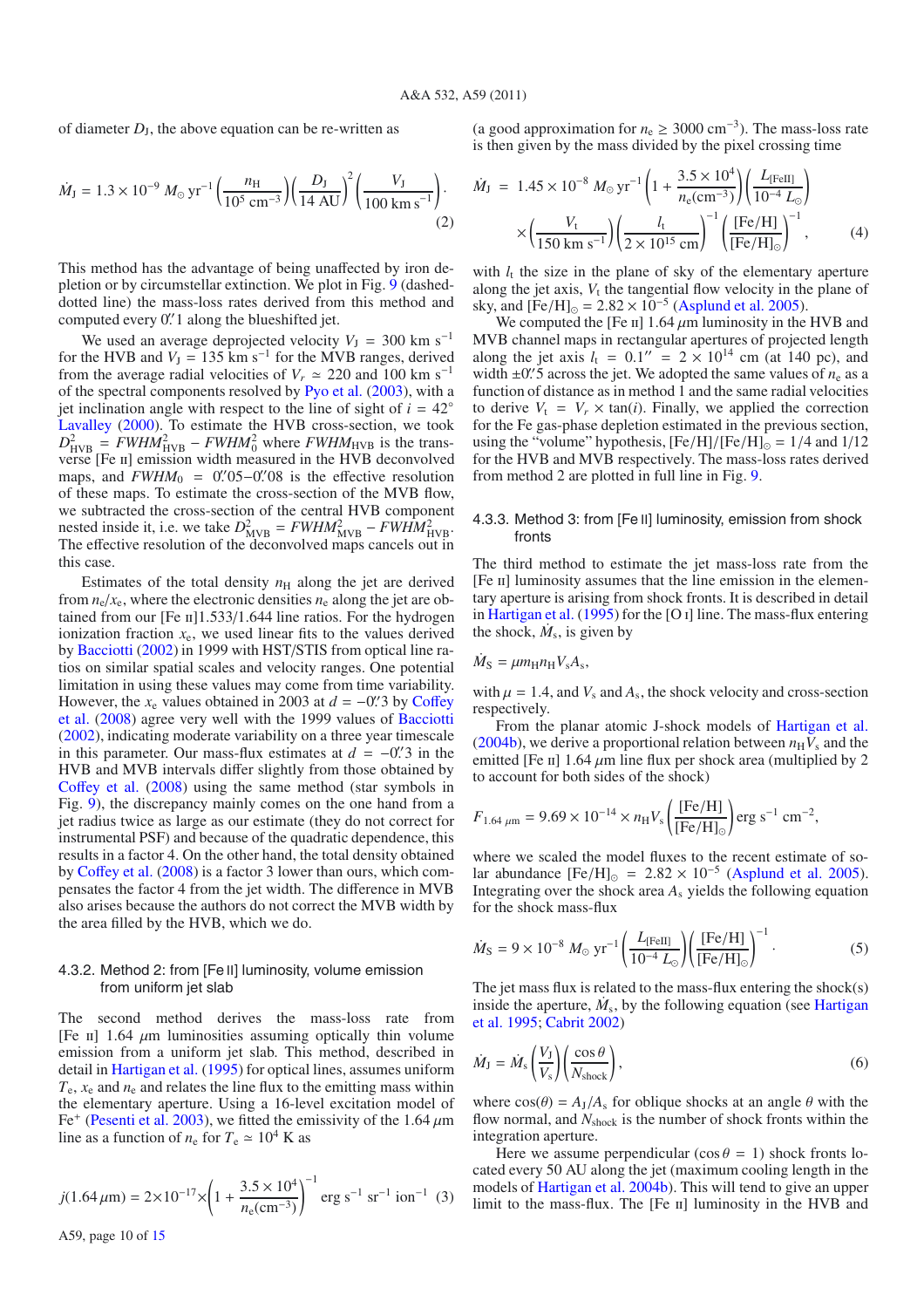

**[Fig. 9.](http://dexter.edpsciences.org/applet.php?DOI=10.1051/0004-6361/201015886&pdf_id=9)** Values of the mass-loss rate for the atomic blueshifted jet as a function of projected distance to the star and for the two velocity components: HVB (*top panel*) and MVB (*bottom panel*). The values derived from the [Fe  $\pi$ ] 1.64  $\mu$ m observations using the three methods discussed in the text are plotted with black curves: jet density and cross-section (dashed-dotted curve), uniform slab (full curve), shock front (dashed curve). The values obtained by Lavalley-Fouquet et al. (2000) using the optical line [O i] and methods 2 and 3 are shown for comparison (gray/green curves). Star symbols show the values obtained by Coffey et al. (2008) from an optical HST/STIS transverse slit at  $-0$ . 3.

MVB channel maps is integrated every  $0.3'' = 50$  AU along the jet axis, so that  $N_{\text{shock}} = 1$ . In addition, following the estimates of shock velocities derived by Lavalley-Fouquet et al. (2000), we adopted  $V_J/V_s = 4$  in the HVB and  $V_J/V_s = 2$  in the MVB intervals. Finally, we corrected for the Fe gas-phase depletion estimated in the previous section in the shock hypothesis, using  $[Fe/H]/[Fe/H]_{\odot} = 1/3$  and 1/10 for the HVB and MVB respectively. The derived mass-loss rates are represented with a dashed line in Fig. 9.

#### 4.3.4. Comparison of the three methods

We plot in Fig. 9 the mass-loss rate estimates in the blue DG Tau jet as a function of distance to the star obtained for the three methods, with a separate panel for the HVB [–300, –160] km s<sup>-1</sup> and MVB [–160, –50] km s<sup>-1</sup> velocity intervals. The three methods agree reasonably well within a factor 2−5 at all distances from the star, lending some confidence to these values, and to our depletion estimates.

For comparison, the mass-fluxes obtained by Lavalley-Fouquet et al. (2000) in their IVB and LVB intervals using the optical line [O i] and methods 2 and 3 are also shown in Fig. 9 (gray/green curves). They were scaled up by 1.44 to be consistent with the new solar oxygen abundance [O/H] $_{\odot} = 4.57 \times 10^{-4}$ of Asplund et al. (2005). Because the iron depletion was inferred from the  $[O I]$  to  $[Fe II]$  luminosity ratio assuming the same jet density in the two epochs, it is expected that both lines should give identical mass-fluxes. The slight differences observed stem from the use of slightly different velocity intervals (IVB, LVB rather than HVB, MVB), and from the fact that the [O i] luminosity is not strictly proportional to  $n_HV_s$  in shocks (the slope is steeper than 1), so that method 3 is less accurate for  $[O \, I]$  than for  $[Fe II]$ .

Averaging our [Fe II] mass-flux estimates over the central 1" gives a mass-loss rate of 1.7±0.7×10<sup>-8</sup>  $M_{\odot}$  yr<sup>-1</sup> for the HVB and  $1.6 \pm 0.9 \times 10^{-8}$   $M_{\odot}$  yr<sup>-1</sup> for the MVB using the three methods (the quoted uncertainty range is the 1-sigma dispersion about the mean). Our derived HVB mass-loss rate is consistent with the lower limit of  $1.2 \times 10^{-8} M_{\odot}$  yr<sup>-1</sup> estimated by Beck et al. (2010) from high-velocity extended HI Brγ emission. The total massloss rate for the [Fe II] emitting atomic gas in the velocity range  $-300$  to  $-50$  km s<sup>-1</sup> is therefore  $\dot{M}_{\rm J} \simeq 3.3 \pm 1.1 \times 10^{-8}$   $\dot{M}_{\odot}$  yr<sup>-1</sup>, with approximately equal contribution from the HVB and the MVB. This value is a lower limit to the total mass-loss rate of the atomic component because the [Fe ii] emission does not probe the whole range of velocities seen at optical wavelengths.

#### 4.4. Accretion rate and ejection-to-accretion ratio in DG Tau

Muzerolle et al. (1998) have shown that the luminosity of the Brγ line in a large sample of T Tauri stars is well correlated with the accretion luminosity onto the star inferred from modeling of the optical-UV excess. During our SINFONI run, we also obtained *K*-band data including the Brγ line. We find that any spatially Brγ extended component contributes at most 2% of the total line flux integrated over all velocities. This is consistent with the recent finding of Beck et al. (2010), who show that although extended high-velocity Brγ emission is detected along the DG Tau blueshifted jet, the extended component makes up 2% of the total (velocity integrated) line flux. We therefore make the assumption below that all the HI Br $\gamma$  flux in DG Tau is related to the accretion process. From our flux-calibrated data we derived a *K*-band continuum of 7.1 mag and a Brγ equivalent width of 5.6 Å corresponding to a line brightness of  $3.9 \times 10^{-16}$  W m<sup>-2</sup> and line luminosity of  $2.5 \times 10^{-4}$  L<sub>o</sub> after extinction correction by  $A_V = 1.6$  mag (Gullbring et al. 2000). Using the empirical fit of Muzerolle et al. (1998), we derived an accretion luminosity  $L_{\text{acc}} = 0.77 L_{\odot}$  for DG Tau in October 2005. Assuming that the luminosity arises from an accretion shock at the base of an accretion column anchored at the inner disk truncation radius  $R_i$ , the mass accretion rate onto the star is then obtained from (Gullbring et al. 1998)

$$
\dot{M}_{\text{acc}} = \frac{L_{\text{acc}} R_{\star}}{GM_{\star}} \left(1 - \frac{R_{\star}}{R_i}\right)^{-1} \tag{7}
$$

Taking  $R_i \approx 5 R_{\star}$  as in Gullbring et al. (1998), and adopting for DG Tau a stellar radius of  $R_{\star}$  = 2.3  $R_{\odot}$  and a stellar mass of  $M_{\star}$  = 0.7  $M_{\odot}$  (Hartigan et al. 1995) we derived an accretion rate of  $\dot{M}_{\text{acc}} = 10^{-7} M_{\odot} \text{ yr}^{-1}$ . With a similar Bry flux (4.5 × 10<sup>-16</sup> W m<sup>-2</sup>), Beck et al. (2010) derive  $\dot{M}_{\text{acc}} =$ 9.6 × 10<sup>-8</sup>  $M_{\odot}$  yr<sup>-1</sup> using  $A_V$  = 3.3 mag and a stellar mass of 2.2  $M_{\odot}$  for DG Tau from White & Hillenbrand (2004). We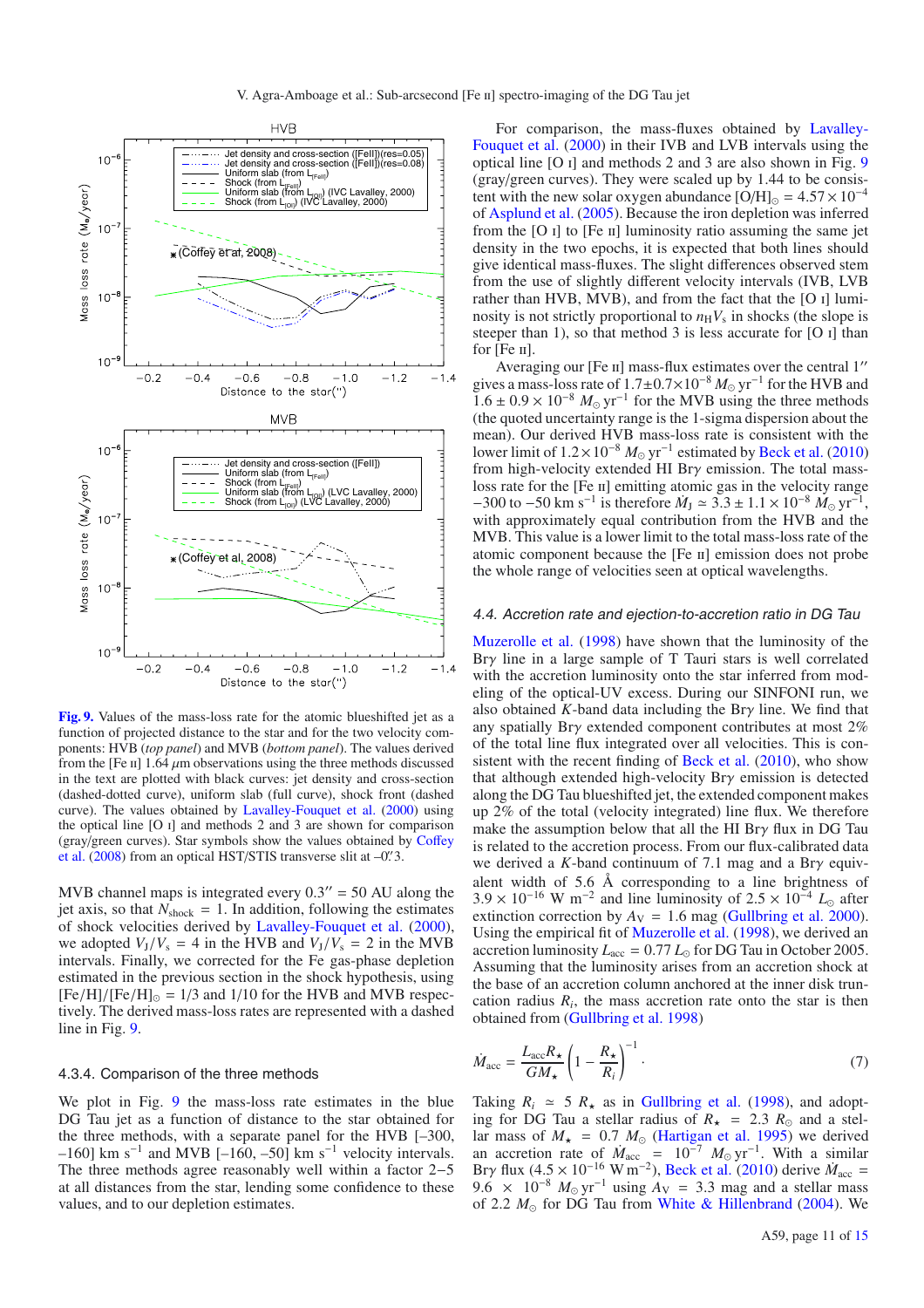note that this value of  $\dot{M}_{\text{acc}}$  only probes the *instantaneous* accretion rate from the inner disk onto the stellar surface in October 2005. It is not necessarily representative of the mean accretion level pertaining to the period 2002−2004 when the jet material probed by our SINFONI observations was ejected (see Fig. 7).

Indeed, diagnostics of the accretion shock, such as the Brγ and Ca II line strength or the optical veiling, are known to be highly variable in T Tauri stars on scales from days to years, especially in stars as active as DG Tau. Muzerolle et al. (1998) measured in 1998 a Brγ equivalent width 3 times larger than ours,  $EW(Bry) = 14.1 \text{ Å}$ , and obtained a 3 times higher accretion rate, assuming a typical *K*-band magnitude for DG Tau  $K = 6.74$  (average of 17 measurements, provided in Kenyon & Hartmann 1995). Gullbring et al. (2000) derived  $\dot{M}_{\text{acc}}$  =  $5 \times 10^{-7}$   $M_{\odot}$  yr<sup>-1</sup>, by fitting an accretion shock model to the Balmer and UV excess continuum emission measured in 1996. Finally, the mean correlation between CaII line luminosity and accretion rate in T Tauri stars suggests  $\dot{M}_{\text{acc}} \simeq 2 \times 10^{-7} M_{\odot} \text{ yr}^{-1}$ in DG Tau in 2002−2003 (Mohanty et al. 2005).

Below we therefore adopt  $\dot{M}_{\text{acc}} = (3 \pm 2) \times 10^{-7} M_{\odot} \text{ yr}^{-1}$  as the possible range of accretion rate prevailing in DG Tau. This is significantly lower than the  $\dot{M}_{\text{acc}} = 2 \times 10^{-6} M_{\odot} \text{ yr}^{-1}$  obtained by Hartigan et al. (1995) from an analysis of the optical veiling in 1988−1989. However, the method of HEG95 systematically tends to overestimate accretion rates in T Tauri stars by an order of magnitude on average (Gullbring et al. 1998).

From the range of mass-flux rates derived in the [Fe II] jet (see Sect. 4.3), we thus inferred for the blueshifted jet lobe a ratio of ejection to accretion rates of 0.04−0.4 for the [Fe ii] emitting flow, with about equal contributions from the MVB and HVB ranges. Most of the uncertainty in this ratio (a factor 5) arises from the mass-accretion rate. The ratio is substantially higher than previously reported by Lavalley-Fouquet et al. (2000), mainly because they adopted a 10 times higher accretion rate from Hartigan et al. (1995). It is compatible with the average ejection to accretion ratio for one jet lobe of  $\approx 0.1$  in atomic T Tauri jets obtained by Cabrit (2007b) when comparing [O i] mass-flux rates from spatially unresolved data (Hartigan et al. 1995) with revised mass-accretion rates from Gullbring et al. (1998). Our mass-flux estimates therefore do not appear to suffer from a strong systematic bias.

#### 4.5. Implications for jet launching models

Our results on mass-fluxes, kinematics, and iron depletion in the DG Tau jet have several implications for proposed jet origins.

First, we note that the observed velocities in excess of  $-50$  km s<sup>-1</sup> in the blueshifted [Fe II] flow are much too high to be produced by disk photo-evaporation. Indeed, in photoevaporated flows terminal velocities reach at most 3−4 × the sound speed  $c_S$  at the base of the flow (Font et al. 2004). Maximum temperatures of  $\simeq 10^4$  K reached at the inner disk surface through EUV and X-ray irradiation (Ercolano et al. 2009; Gorti & Hollenbach 2009) would thus lead to terminal velocities  $\leq$ 30−40 km s<sup>-1</sup>, much lower than observed in [Fe ii].

One might wonder if the MVB flow could trace matter entrained and accelerated in a mixing layer between the high-velocity jet (traced by the HVB) and the outer photoevaporated disk wind. The most recent computations of disk photo-evaporation (Owen et al. 2010; Gorti & Hollenbach 2009), including X-ray irradiation, indeed predict mass-flux rates that could reach  $10^{-9} - 10^{-8}$   $M_{\odot}$  yr<sup>-1</sup> over the entire disk, sufficient to supply the MVB flux. However, the same models show that most of the photoevaporated mass-flux arises from disk radii  $r \geq 5$  AU (Gorti & Hollenbach 2009; Owen et al. 2010). The corresponding streamlines (see Owen et al. 2010, Fig. 3) have cylindrical radii >20 AU for altitudes above the disk  $z > 30$  AU, significantly wider than the derived HVB jet radius (see Fig. 3); therefore, one expects very little or no entrainment of the photoevaporated flow by the HVB jet.

Second, we note that the gas-phase depletion of iron, if confirmed, rules out an origin in the stellar surface, at least for the [Fe ii] MVB emitting material. Indeed, recent determination of photospheric [Fe/H] for young stars in Taurus are compatible with solar abundance (Santos et al. 2008; D'Orazi et al. 2011). Lower [Fe/H] ratios ( $\simeq$  0.2 solar) have been derived in X-rays tracing coronal material but in these observations the [Fe/O] abundance ratio is 0.4−0.8 solar (Scelsi et al. 2007; Günther et al. 2007). These abundance patterns cannot reproduce the low [Fe/O] ratios ( $\simeq$ 0.1 solar) inferred in the MVB emitting gas, indicating that the observed Fe gas phase depletion is likely caused by depletion onto dust grains. Our observed Fe depletion pattern also excludes the fact that the medium-velocity conical sheath surrounding the jet could trace a cocoon of matter ejected sideways from the narrow high-velocity beam. Sideways ejected material should be *equally or less* depleted onto dust (more shockprocessed) than the faster central beam, whereas we observe the opposite, with a 3 times larger depletion at lower velocity (see Sect. 4.2). It is difficult to pinpoint more precisely the launch radius from the depletion alone; the dust sublimation radius in DG Tau appears to be  $r_{sub} \approx 0.14$  AU from *K*-band interferometric measurements (Akeson et al. 2005). However, the *K*-band size may be only an upper limit to  $r_{sub}$  owing to the effect of scattered light (Pinte et al. 2008). Ejection from near corotation  $(r_{\text{corot}} = 0.06 \text{ AU}$  in DG Tau with a stellar period of 6.2 days and assuming a 0.7  $M_{\odot}$  star) is thus not totally excluded at this stage, pending more detailed models. Ejection from slightly beyond 0.1 AU is not ruled out either, because sublimation starts further out for smaller grains, and only 10−33% of the dust appears to have been destroyed in the  $[Fe \text{ } \text{H}]$  jet. In addition,  $r_{\text{sub}}$  could be larger than the *K*-band radius if the inner disk of DG Tau is optically thick in the gas continuum.

Below, we confront the DG Tau jet properties with predictions for proposed ejection processes, including the X-wind model and an extended MHD disk-wind model.

#### 4.5.1. The X-wind model

The X-wind model assumes that the disk is not intrinsically magnetized and is threaded only by the stellar dipole. It posits that stellar fieldlines are bunched up at the corotation radius and are partly opened in a fan-like configuration along which a centrifugal wind, carrying off the angular momentum from the funnel flow, is assumed to be launched. The semi-analytical wind solution is characterized by an axial density enhancement (the jet) surrounded by a wide-angle flow, where the speed is nearly constant across all streamlines (Shang et al. 1998). This predicted constant flow speed stems from the cylindrical shape of the Alfvén surface, which appears to be a generic property of the X-wind (Cai et al. 2008). Because all streamlines are launched from the same radius  $r_0 = r_{\text{corot}}$ , their magnetic lever arm parameter  $\lambda = (r_A/r_0)^2$  is also the same, and so is the terminal speed after magneto-centrifugal acceleration (Blandford & Payne 1982)

$$
V_p^{\infty} = \sqrt{2\lambda - 3} V_{\text{Kep}}(r_0). \tag{8}
$$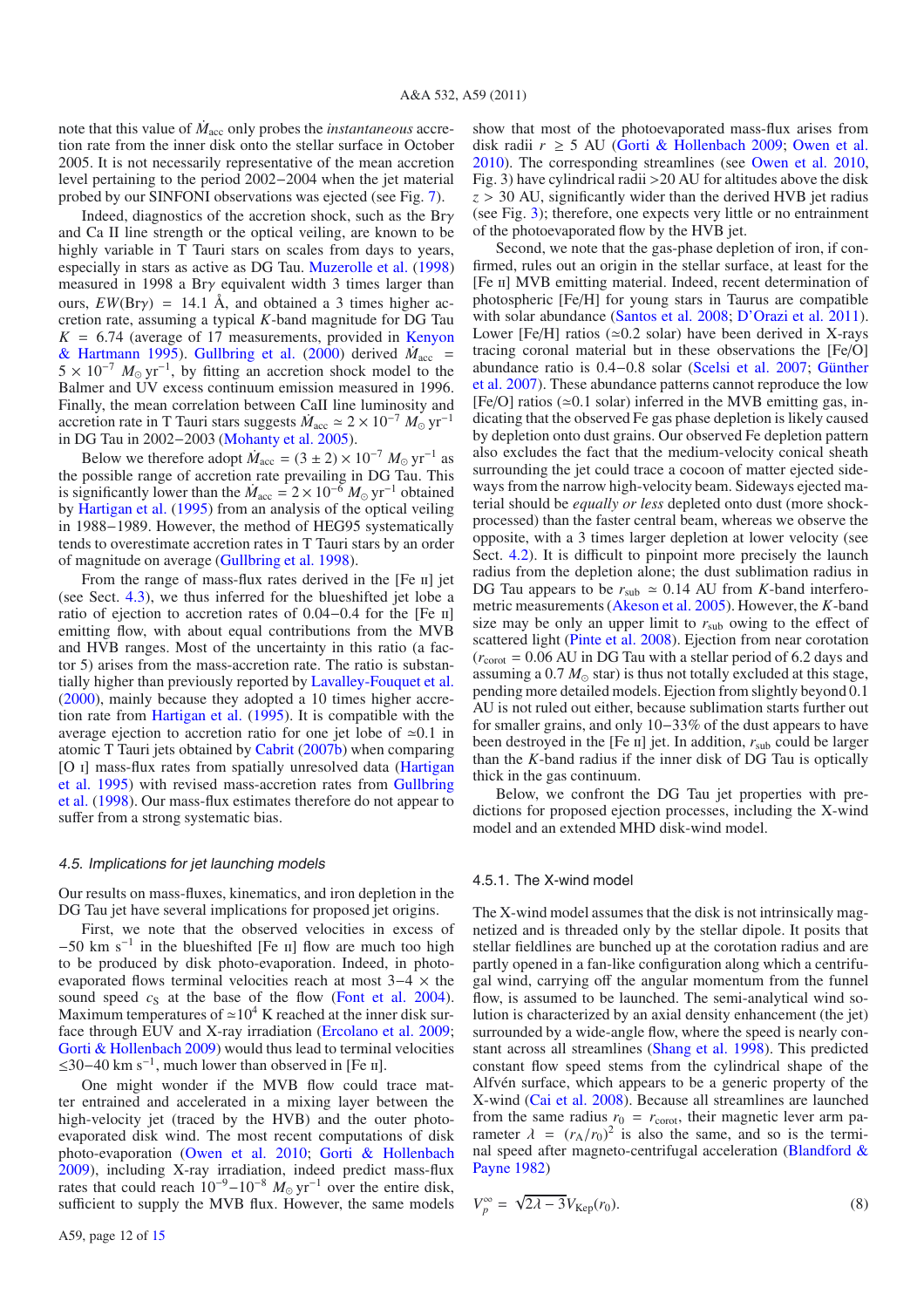The steep velocity decrease across the DG Tau blueshifted jet seen in Figs. 4 and 5, from  $V = -200$  km s<sup>-1</sup> in the HVB for angles to the jet axis less than  $4°$  to  $V = -100$  km s<sup>-1</sup> in the MVB for angles to the jet axis of  $14°$  and down to  $-30$ ,  $-40$  km s<sup>-1</sup> at wider angles in [O i] and [S ii] (Bacciotti 2002; Coffey et al. 2007), is clearly not compatible with this characteristic property. The X-wind model could account for the [Fe ii] HVB component only, but this would require that the MVB flow originates in an MHD disk wind (because it cannot be explained by photo-evaporation, see above). However, as discussed in Ferreira et al. (2006), it is very unlikely that an X-wind and an extended MHD disk-wind will coexist because this would imply a hole in the disk magnetic flux distribution between these two components. Therefore the X-wind model as currently envisioned does not explain the kinematics in the [Fe ii] DG Tau jet.

#### 4.5.2. Conical wind from the disk-magnetosphere boundary

Recent numerical simulations of the interaction between a stellar dipole and a disk with no net magnetic field yield a situation somewhat different from the (semi-analytical) X-wind model (Romanova et al. 2009). As the stellar fieldlines are bunched up by accretion and stretched, a narrow conical wind is formed along the neutral line (rather than in the angular sector below it), and powered by the magnetic pressure force (rather than by the centrifugal force as in the X-wind). In the standard (nonpropeller) regime relevant to DG Tau, where the star rotates slowly, the total mass-flux rate in the conical wind is about 10−30% of the accretion rate onto the star, compatible with the observational constraint. A strong transverse velocity gradient is also present, with faster matter from the stellar magnetosphere on the inside and slow matter from the disk on the outside. However, most of the wind mass reaches a low poloidal speed of about 40 km s<sup> $-1$ </sup> for the CTTS dimensional scalings appropriate in DG Tau:  $v_p \approx 0.2v_0$  with  $v_0 = 197$  km s<sup>-1</sup> in Table 1 of Romanova et al. (2009). And the half-opening angle of 30◦−40◦ is much wider than the 4−15◦ observed in [Fe ii]. Therefore the conical wind as modeled in this work appears both too slow and too broad to explain the [Fe II] jet observations, although it could match the LV sheath surrounding the jet observed in optical lines (Bacciotti 2002). In this framework, the whole  $[Fe \text{ II}]$  jet  $(HVB)$ and MVB) would have to originate mainly in the stellar surface. This would contradict with the observed iron gas-phase depletion in the DG Tau jet, indicative of a substantial dust content.

#### 4.5.3. Extended MHD disk wind

Protostellar disks may indeed harbor a substantial magnetic flux, advected during the initial infall phase of star formation. If the field is slightly below equipartition, rotation remains quasi-Keplerian in the disk midplane and angular momentum can be efficiently extracted by magnetic torques to launch a powerful wind from the disk surface, as shown by analytical and numerical 2D solutions of the vertical disk structure (Ferreira 1997; Zanni et al. 2007). Pesenti et al. (2004) found that a self-similar, steady MHD wind from a warm disk (Casse & Ferreira 2000), with a lever arm parameter  $\lambda = (r_A/r_0)^2 \approx 13$  could fit the tentative jet rotation signatures observed in the low-velocity [O i] flow (Bacciotti 2002). The same type of model can also reproduce observed jet widths in T Tauri stars (Ray et al. 2007). We now check whether this model could also explain the speed, massflux, and depletion in each of the [Fe II] velocity components.

We may use the range of flow speeds in each [Fe II] velocity component to constrain the range of ejection radii in the considered disk wind model. The asymptotic velocity given in Eq. (8) is reached only far from the star in self-similar solutions (Ferreira et al. 2006). We therefore use here the exact predicted flow speeds at an altitude of 50 AU above the disk for the  $\lambda = 13$  model, plotted as a thick black curve in Fig. 3 of Ferreira et al. (2006) (note that velocities in that graph are scaled by  $1/\sqrt{M_{\star}/M_{\odot}}$ ). The radial velocity range of 160 to 250 km s<sup>−1</sup> for the HVB component (Pyo et al. 2003) corresponds to deprojected flow speeds of 210–350 km s−<sup>1</sup> and to launch radii of 0.08 AU to 0.25 AU for a stellar mass  $M_* = 0.7 M_{\odot}$ . The upper value is consistent with the outer launch radius of 0.2−0.5 AU for the HVB gas derived from tentative rotation signatures in optical/near-UV lines (Coffey et al. 2007). Similarly, the radial velocity range of  $[-50, -160]$  km s<sup>-1</sup> of the MVB, and deprovelocity range or  $1-50$ ,  $-100$  km s<sup>−1</sup>, would imply launch radii of jected speeds of 70–210 km s<sup>−1</sup>, would imply launch radii of 0.25–1.5 AU. The observed Fe depletions could be explained if 10% of dust is already destroyed around 1 AU and 33% around 0.2 AU. Detailed modeling including a dust size distribution and opacity of the gas disk are needed to see whether this is compatible with *K*-band size measurements (Akeson et al. 2005).

The ejection-to-accretion ratio for one jet lobe in a selfsimilar MHD disk wind powered by angular momentum extraction from the disk is given by (Ferreira et al. 2006)

$$
\frac{\dot{M}_{\rm J}}{\dot{M}_{\rm acc}} = \frac{1}{4(\lambda - 1)} \log(r_{\rm e}/r_{\rm i}) = \frac{1}{2(\lambda - 1)} \log(V_{\rm max}/V_{\rm min}),\tag{9}
$$

where  $r_e$  and  $r_i$  are the external and internal radii of the wind launch zone, and  $V_{\text{min}}$  and  $V_{\text{max}}$  the corresponding minimum and maximum flow speeds. With  $\lambda = 13$ , and values of  $V_{\text{min}}$  and  $V_{\text{max}}$ as above, one expects an ejection/accretion ratio for one jet lobe of 0.04 in the MVB and 0.02 in the HVB intervals, respectively. This is compatible within uncertainties with the mass-fluxes estimated here (see Sect. 4.3) if the DG Tau accretion rate during the period (2002–2004) was  $\approx$  5 × 10<sup>-7</sup>  $M_{\odot}$  yr<sup>-1</sup>, near the upper end of the range reported in recent works (see Sect. 4.4). Clearly, a closer monitoring of accretion and ejection signatures in DG Tau over a few years is required to estimate more accurately the ejection/accretion ratio in the DG Tau jet, and provide a more definitive test.

We stress that the above comparison must be taken as indicative only. First, we have discussed the implications in the context of a specific disk wind solution with  $\lambda = 13$ . A smaller  $\lambda$  solution may be more compatible with the mass flux constraints. A thorough investigation of possible disk wind solutions compatible with all observational constraints should be conducted. Secondly, the above comparison assumes that the periodic knots/bubbles do not significantly modify the overall steady-state disk wind kinematics and mass-flux (even though they will locally modify its *ionization level* through shocks). The period of knot generation of 2.5 years in DG Tau is about 140 times the star rotation period of 6.2 days, i.e. much longer than the orbital timescale in the inner disk, but comparable to the orbital period at 1.5 AU. Therefore, the steady-state disk wind assumption could be valid for the HVB, but only marginal for the MVB flow. The formation of large bubbles in the wake of knots may further perturb the structure of the outer disk wind.

Large-scale flares over similar long timescales, followed by a re-arrangement of outflow density and velocity distribution, were recently observed in long-term numerical simulations of an extended disk wind interacting with the stellar magnetosphere (Fendt 2009). This scenario could be promising to explain the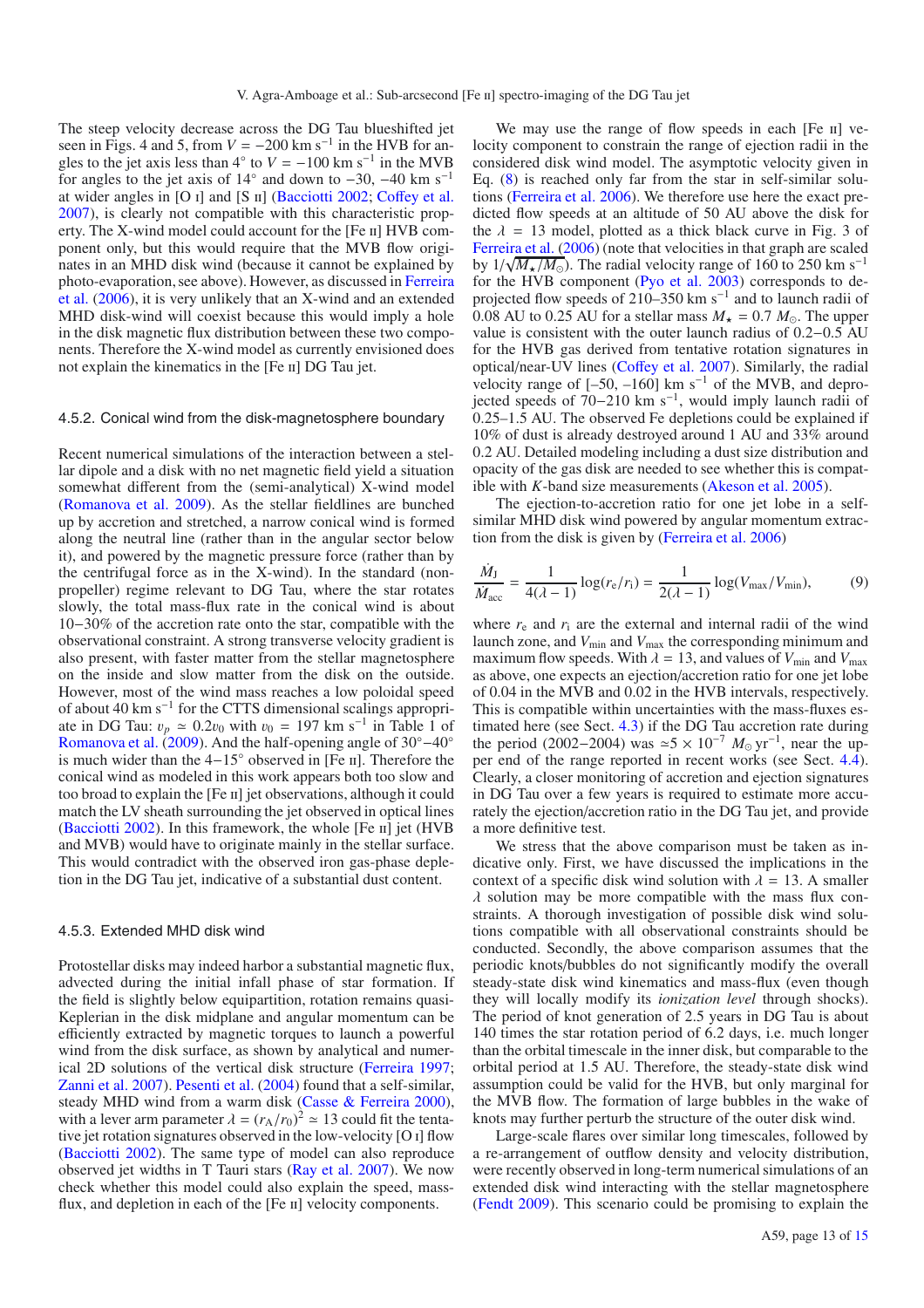DG Tau jet properties, although simulations over larger spatial scales would be needed to compare with our observations. Alternatively, a stellar magnetic cycle could be at the origin of the time variability observed in the launching process or the period of 2.5 years might correspond to an excentric binary companion perturbing the inner disk at periastron passage. Studies of jet wiggling and interferometric imaging of DG Tau could help in testing this last alternative.

#### 4.5.4. Episodic magnetic bubbles

Based on recent laboratory experiments of radiatively cooled plasma jets, Ciardi et al. (2009) propose yet another possible ejection mechanism for the DG Tau jet. Starting from a highly wound-up field configuration with  $|B_{\phi}| \propto r^{-1} \gg B_p$  and a strong axial current, two outflow components are generated: a magnetic bubble (or cavity) accelerated by gradients of the magnetic pressure and surrounded by a shell of swept-up ambient material, and a magnetically confined narrow jet on the bubble axis. This process is akin to the magnetic tower modeled numerically e.g. by Kato et al. (2004), although it is followed over longer timescales and with higher resolution. Repetitive outflow cavities are produced as the plasma refills in the launch region. The new cavities are confined by the matter left over from previous episodes, so that collimation properties gradually become independent of initial conditions. The morphology is suggestive of that of DG Tau, with a collimation angle of  $\leq 10^\circ$  for the high-density clumps along the axis. However, the bubbles already inflate very close to the disk so that the conical geometry of the MVB flow is not well reproduced. Additional confinement of the bubbles by a surrounding disk wind may be required to explain this property. Further work in this direction would be extremely valuable, as would numerical estimates of the required  $|B_{\phi}|$  in the DG Tau disk.

#### **5. Conclusions**

- **–** We observed an onion-like kinematic structure in the blueshifted jet with a conical medium-velocity (MVB) flow at  $V \approx -100$  km s<sup>-1</sup> surrounding a more tightly collimated high-velocity (HVB) beam at  $V \approx -200$  km s<sup>-1</sup>. The velocity fluctuations and electronic density distribution along the jet show little variation between 1998 and 2005. However, little [Fe  $\pi$ ] emission is observed from the low-velocity (LV) flow component at  $\simeq$ -30, -40 km s<sup>-1</sup> reported in optical lines at 30 AU from the jet axis.
- By comparing the intensities in [Fe II] and [O I] in the DG Tau jet at two epochs, we infer evidence for iron depletion by a factor 10 at speeds below 100 km s<sup>-1</sup>, and by a factor 3 in the high-velocity range. Simultaneous data are required to confirm this result. Mass-flux rates for the blueshifted jet lobe inferred from three independent methods are  $1.6 \pm 0.8 \times 10^{-8}$  *M*<sub>o</sub> yr<sup>-1</sup> in each of the MVB and HVB ranges, representing 0.02–0.2 of the disk accretion rate each.
- **–** The counterjet is dominated by a striking bubble structure. A similar faint bubble structure is also detected in the blueshifted lobe. The radial and tangential velocity in the red lobe is lower than in the blue lobe by a factor  $\approx 0.7$ . The observed central obscuration, if caused by extinction by the disk, favors the similarity solution for the DG Tau disk surface density distributions derived by Isella et al. (2010) rather than a sharply truncated power law.
- **–** The two new knots present in the blueshifted lobe indicate the presence of a variability timescale of 2.5 years over the last 10 years, two times shorter than estimated by Pyo et al. (2003), and 140 times longer than the stellar rotation period. The current bubble structures appear to have formed in the wake of the high-velocity knot observed by Pyo et al. (2003), ejected in 1999. Observations more closely spaced in time would help to clarify the knot/bubble dynamics and the origin of these quasi periodic eruptions. Searches for periodic changes in mass accretion rate and for jet wiggling would also constrain the process responsible for these transient events.
- **–** The velocities of the [Fe ii] MVB flow are too high to be accounted for by disk photo-evaporation models. Origin of the MVB component in entrainment of an outer photoevaporated disk wind seems also unlikely owing to the derived narrow HVB jet widths. The strong iron depletion also rules out an origin in a stellar wind, or in sideways ejected matter from the (3 times less depleted) HVB beam. In addition, neither the classical X-wind model (Shang et al. 1998; Cai et al. 2008) nor the conical wind found in recent simulations of stellar magnetosphere-disk interaction (Romanova et al. 2009) are able to reproduce the kinematics and opening angles in the [Fe ii] MVB. A dusty MHD disk wind appears to be the most plausible origin for this component.
- **–** The extended MHD disk-wind solution proposed to fit optical rotation signatures in DG Tau (Pesenti et al. 2004) compares more favorably with observations. It predicts launch radii of 0.08−0.25 AU and 0.25−1.5 AU, respectively, for the HVB and MVB velocity ranges, consistent with the higher iron depletion at lower speed. The predicted mass-fluxes also agree with observed values if the accretion rate was relatively high in DG Tau over 2002–2004,  $\simeq$  5 × 10<sup>-7</sup>  $M_{\odot}$  yr<sup>-1</sup>. However, contribution from magnetospheric reconnexions or magnetic towers may not be negligible, modifying the predicted flow structure. Spectro-imaging monitoring of accretion and ejection signatures in DG Tau over a few years are essential to elucidate the ejection processes at work in this prototypical source.

*Acknowledgements.* We acknowledge discussions with Jonathan Ferreira and we are grateful to Fabio De Colle for providing the functional form used for the density fit in Eq. 1, and to Deirdre Coffey for providing the transverse PV diagrams in [O I] and [S II] used in Fig. 5. Vanessa Agra-Amboage and Sylvie Cabrit wish to acknowledge financial and travel support through the Marie Curie Research Training Network JETSET (Jet simulations, Experiments and Theory) under contract MRTN-CT-2004-005592. We also acknowledge financial support from the Programme National de Physique Stellaire. Finally, we thank the referee for his/her report.

#### **References**

- Agra-Amboage, V., Dougados, C., Cabrit, S., Garcia, P. J. V., & Ferruit, P. 2009, A&A, 493, 1029
- Akeson, R. L., Boden, A. F., Monnier, J. D., et al. 2005, ApJ, 635, 1173
- Anderson, J. M., Li, Z.-Y., Krasnopolsky, R., & Blandford, R. D. 2003, ApJ, 590, L107
- Asplund, M., Grevesse, N., & Sauval, A. J. 2005, in Cosmic Abundances as Records of Stellar Evolution and Nucleosynthesis, ed. T. G. Barnes, III, & F. N. Bash, ASP Conf. Ser., 336, 25
- Bacciotti, F. 2002, in Rev. Mex. Astron. Astrofis. Conf. Ser. 13, ed. W. J. Henney, W. Steffen, L. Binette, & A. Raga, 8
- Bacciotti, F., & Eislöffel, J. 1999, A&A, 342, 717
- Bacciotti, F., Mundt, R., Ray, T. P., et al. 2000, ApJ, 537, L49
- Beck, T. L., Bary, J. S., & McGregor, P. J. 2010, ApJ, 722, 1360
- Beck-Winchatz, B., Bohm, K.-H., & Noriega-Crespo, A. 1996, AJ, 111, 346